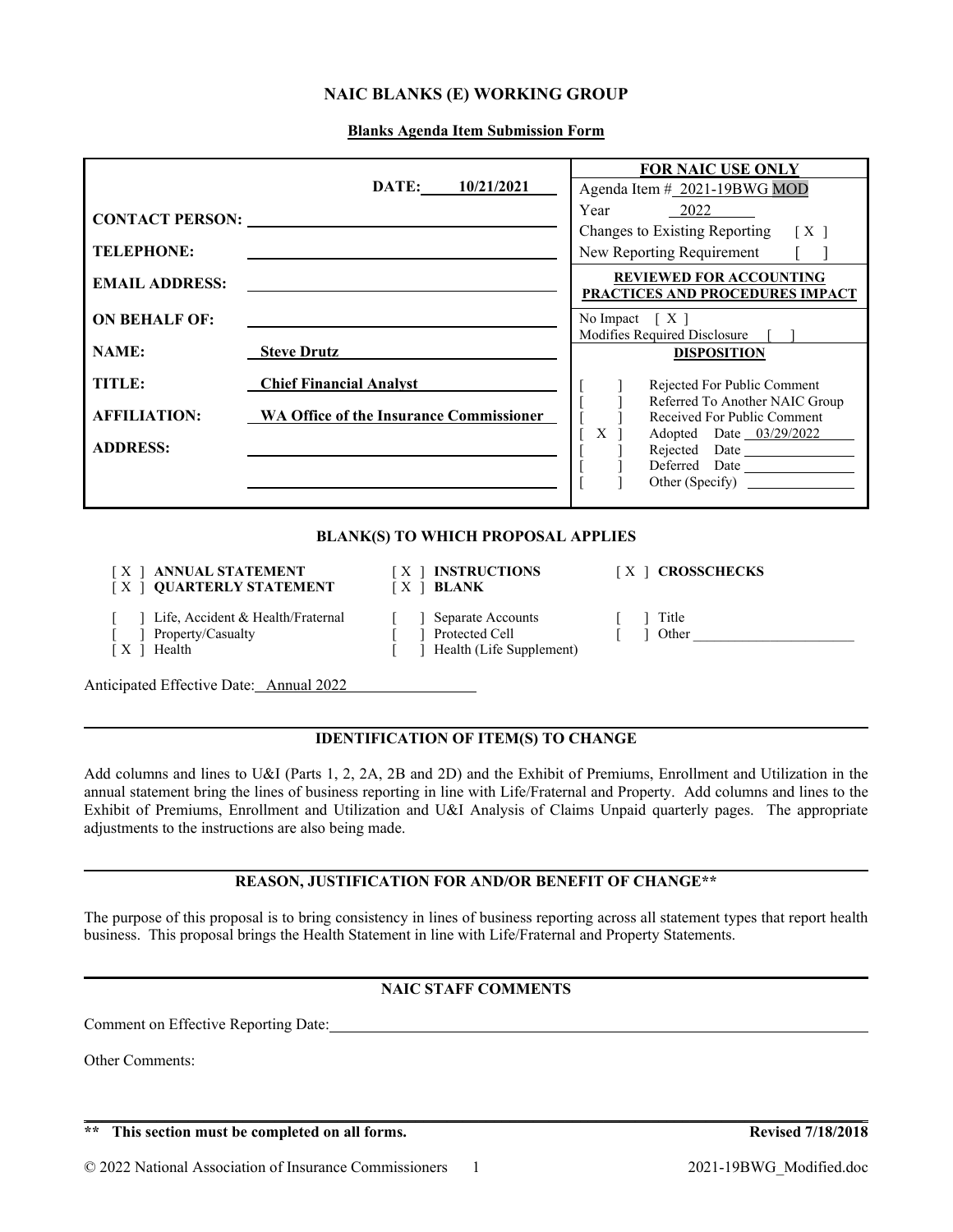#### **ANNUAL STATEMENT INSTRUCTIONS – HEALTH**

# **UNDERWRITING AND INVESTMENT EXHIBIT**

#### **PART 1 – PREMIUMS**

Written premium is defined as the contractually determined amount charged by the reporting entity to the policyholder for the effective period of the contract based on the expectation of risk, policy benefits, and expenses associated with the coverage provided by the terms of the insurance contract. For health contracts without fixed contract periods, premiums written will be equal to the amount collected during the reporting period plus uncollected premiums at the end of the period less uncollected premiums at the beginning of the period.

| Column 1         | <b>Direct Business</b> |                                                                                                                                                                                                                                                                                                                                     |
|------------------|------------------------|-------------------------------------------------------------------------------------------------------------------------------------------------------------------------------------------------------------------------------------------------------------------------------------------------------------------------------------|
|                  | Include:               | Experience rating refunds and return retrospective premiums. Deduct any<br>experience rating refunds and return retrospective premiums paid. Refer to<br>SSAP No. 66-Retrospectively Rated Contracts for accounting guidance.                                                                                                       |
|                  |                        | Accrued return premium adjustments for contracts subject to redetermination.                                                                                                                                                                                                                                                        |
| Column 4         | Net Premium Income     |                                                                                                                                                                                                                                                                                                                                     |
|                  |                        | For companies that record premium on a cash basis, make adjustments for uncollected premiums at the<br>beginning and end of the year to reflect premiums on a written basis.                                                                                                                                                        |
| Line 1<br>Line 2 |                        | Comprehensive (Hospital & Medical) - Individual<br>Comprehensive (Hospital & Medical) - Group                                                                                                                                                                                                                                       |
|                  | Include:               | Policies providing for medical coverages including hospital, surgical and major<br>medical. Include State Children's Health Insurance Program (SCHIP) Medicaid<br>Program (Title XXI), risk contracts.                                                                                                                              |
|                  | Exclude:               | Administrative services only (ASO), other non-underwritten business,<br>administrative services contracts (ASC), federal employees health benefit plan<br>(FEHBP) premiums, medical only policies, Medicare (Title XVIII) and<br>Medicaid (Title XIX) risk contracts, Medicare Supplement, Vision only and<br>Dental only business. |
| Line $23$        | Medicare Supplement    |                                                                                                                                                                                                                                                                                                                                     |
|                  | Include:               | Business reported in the Medicare Supplement Insurance Experience Exhibit of<br>the annual statement.                                                                                                                                                                                                                               |
|                  | Exclude:               | Revenue as a result of an arrangement between the reporting entity and the<br>Centers for Medicare & Medicaid Services (CMS), on a cost or risk basis, for<br>services to a Medicare beneficiary.                                                                                                                                   |
| Line $34$        | Dental Only            |                                                                                                                                                                                                                                                                                                                                     |
|                  | Include:               | Premiums for policies providing for dental only coverage issued as stand alone<br>dental or as a rider to a medical policy that is not related to the medical policy<br>through deductibles or out-of-pocket limits.                                                                                                                |
| Line 45          | Vision Only            |                                                                                                                                                                                                                                                                                                                                     |
|                  | Include:               | Premiums for policies providing for vision only coverage issued as stand alone<br>vision or as a rider to a medical policy that is not related to the medical policy<br>through deductibles or out-of-pocket limits.                                                                                                                |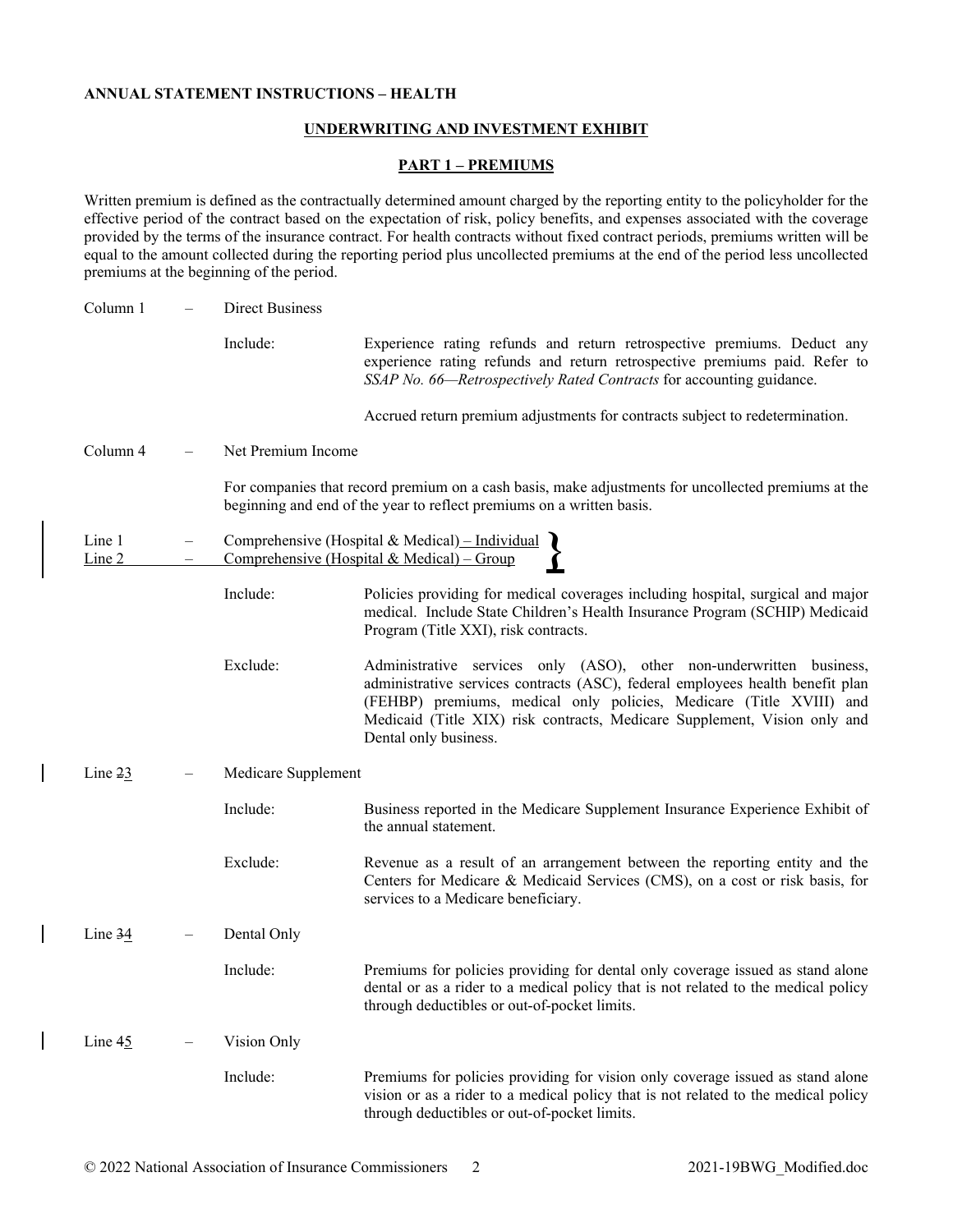| Line $56$             |                          |                        | Federal Employees Health Benefits Plan (FEHBP)                                                                                                                                                                                                                                                                                                                                                                          |
|-----------------------|--------------------------|------------------------|-------------------------------------------------------------------------------------------------------------------------------------------------------------------------------------------------------------------------------------------------------------------------------------------------------------------------------------------------------------------------------------------------------------------------|
|                       |                          | Include:               | Net premiums written attributable to the FEHBP.                                                                                                                                                                                                                                                                                                                                                                         |
| Line $67$             | $\overline{\phantom{m}}$ | Title XVIII - Medicare |                                                                                                                                                                                                                                                                                                                                                                                                                         |
|                       |                          | Include:               | Revenue as a result of a risk arrangement between the reporting entity and the<br>Centers for Medicare & Medicaid Services (CMS), for services to a Medicare<br>beneficiary. Policies providing Medicare Part D Prescription Drug Coverage<br>through a Medicare Advantage product.                                                                                                                                     |
|                       |                          | Exclude:               | Medicare Supplement or Medicare wrap-around premiums. Policies providing<br>stand alone Medicare Part D Prescription Drug Coverage.                                                                                                                                                                                                                                                                                     |
| Line $78$             |                          | Title XIX - Medicaid   |                                                                                                                                                                                                                                                                                                                                                                                                                         |
|                       |                          | Include:               | Revenue resulting from an arrangement between the reporting entity and a<br>Medicaid state agency for services to a Medicaid beneficiary.                                                                                                                                                                                                                                                                               |
| Line $\frac{109}{2}$  |                          | Credit A&H             |                                                                                                                                                                                                                                                                                                                                                                                                                         |
|                       |                          | Include:               | Coverage provided to, or offered to, borrowers in connection with a consumer<br>credit transaction where the proceeds are used to repay a debt or an installment<br>loan in the event the consumer is disabled as the result of an accident, including<br>business not exceeding 120 months duration (Group and Individual).                                                                                            |
| Line $\overline{110}$ |                          | Disability Income      |                                                                                                                                                                                                                                                                                                                                                                                                                         |
|                       |                          | Include:               | The term 'disability income' includes contracts providing disability income<br>coverage, both short-term and long-term.                                                                                                                                                                                                                                                                                                 |
| Line $\frac{1211}{2}$ |                          | Long-Term Care         |                                                                                                                                                                                                                                                                                                                                                                                                                         |
|                       |                          | Include:               | Any insurance policy or rider that provides coverage for not less than twelve<br>(12) consecutive months for each covered person on an expense incurred,<br>indemnity, prepaid or other basis, for one or more necessary or medically<br>necessary diagnostic, preventive, therapeutic, rehabilitative, maintenance or<br>personal care services, provided in a setting other than an acute care unit of a<br>hospital. |
|                       |                          |                        | A policy or rider that provides for payment of benefits based upon cognitive<br>impairment or the loss of functional capacity.                                                                                                                                                                                                                                                                                          |
| Line $812$            |                          | Other Health           |                                                                                                                                                                                                                                                                                                                                                                                                                         |
|                       |                          | Include:               | Other health revenues not included in any other column, including stop loss,<br>disability income and long-term care. Policies providing stand alone Medicare<br>Part D Prescription Drug Coverage.                                                                                                                                                                                                                     |
|                       |                          | Exclude:               | ASO (administrative services only) contracts and ASC (administrative service<br>contracts). Refer to SSAP No. 47-Uninsured Plans for accounting guidance.<br>Policies providing Medicare Part D Prescription Drug Coverage through a<br>Medicare Advantage product.                                                                                                                                                     |
| Line 913              |                          | Health Subtotal        |                                                                                                                                                                                                                                                                                                                                                                                                                         |
|                       |                          |                        | Column 1 should equal Schedule T, Line 61 sum of Columns 2, 3, 5 and 6.                                                                                                                                                                                                                                                                                                                                                 |

 $\overline{\phantom{a}}$ 

 $\overline{\phantom{a}}$ 

 $\overline{\phantom{a}}$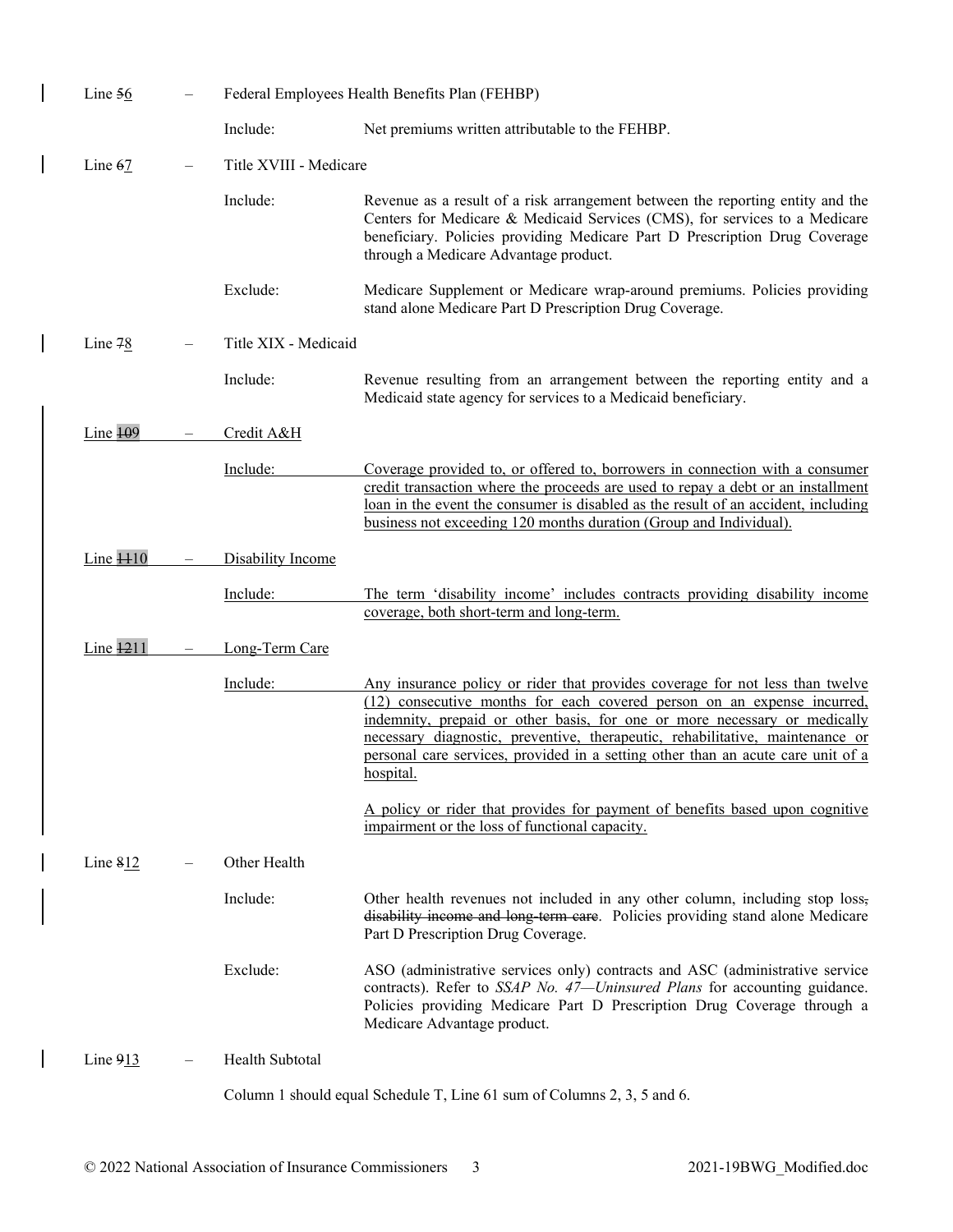| Line $\frac{1014}{}$ | Life                                                 |                                          |  |  |  |
|----------------------|------------------------------------------------------|------------------------------------------|--|--|--|
|                      | Include:                                             | Revenue for life insurance.              |  |  |  |
|                      | Column 1 should equal Schedule T, Line 61, Column7.  |                                          |  |  |  |
| Line $115$           | Property/Casualty                                    |                                          |  |  |  |
|                      | Include:                                             | Revenue for property/casualty insurance. |  |  |  |
|                      | Column 1 should equal Schedule T, Line 61, Column 8. |                                          |  |  |  |

 $\overline{\phantom{a}}$ 

 $\overline{1}$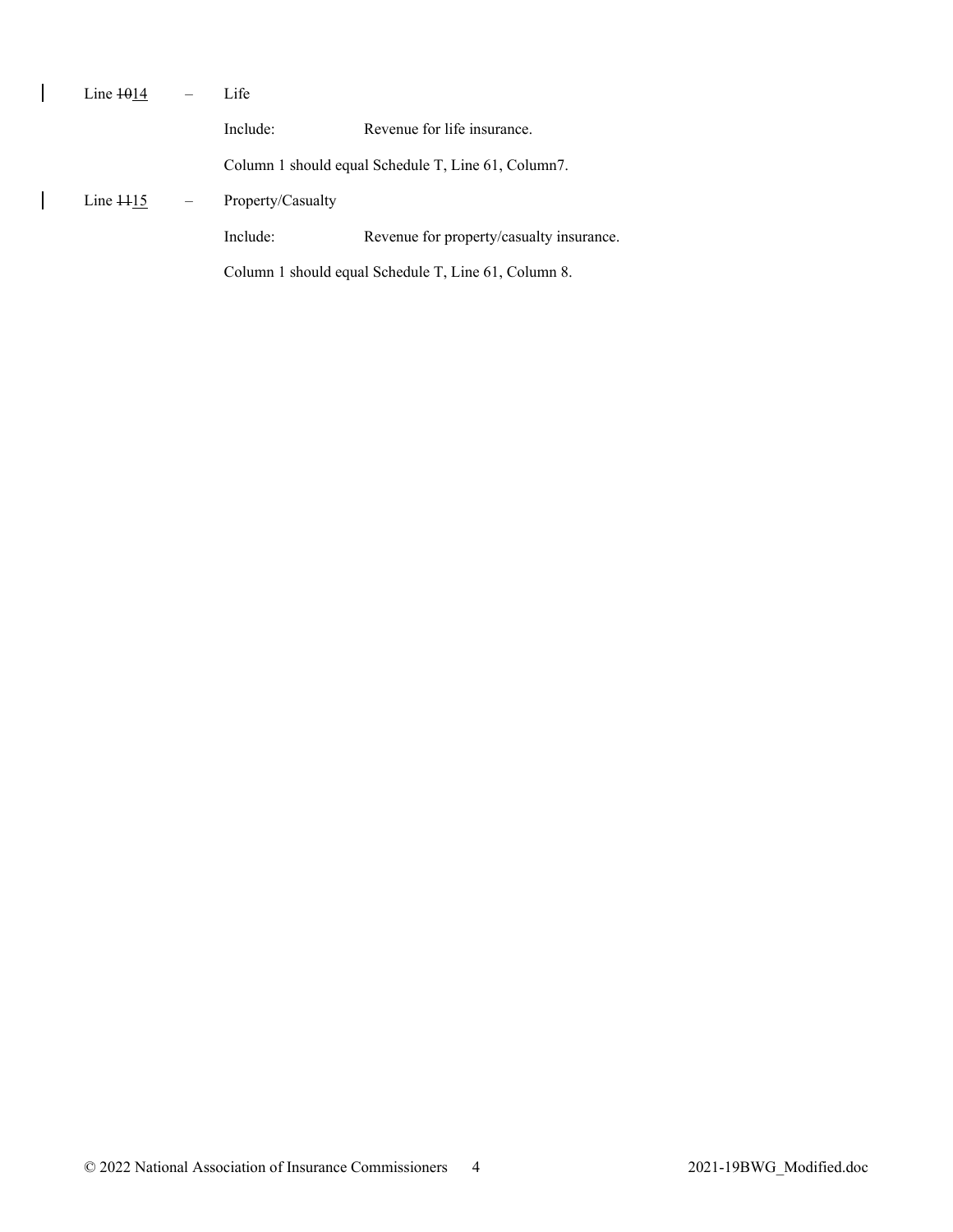# **PART 2 – CLAIMS INCURRED DURING THE YEAR**

| Column 913  | Other Health                       |                                                                                                                                                                                               |
|-------------|------------------------------------|-----------------------------------------------------------------------------------------------------------------------------------------------------------------------------------------------|
|             | Include:                           | Claims incurred for other health lines of business not included in any other<br>column, including stop loss, disability income and long-term care.                                            |
| Column 1014 | Other Non-health                   |                                                                                                                                                                                               |
|             | Include:                           | Claims incurred for life and property/casualty lines of business.                                                                                                                             |
| Line 1      | Payments During the Year           |                                                                                                                                                                                               |
|             |                                    | Report payments net of pharmaceutical rebates collected and risk share amount collected. Refer to<br>SSAP No. 84-Health Care and Government Insured Plan Receivables for accounting guidance. |
|             |                                    | Line 1.3 should include only those reinsurance recoveries received during the year.                                                                                                           |
|             | Exclude:                           | Medical incentive pools and bonuses.                                                                                                                                                          |
| Line 2      |                                    | Paid Medical Incentive Pools and Bonuses                                                                                                                                                      |
|             |                                    | Equals Underwriting and Investment, Part 2B, Columns 1 and 2, Line 1216.                                                                                                                      |
|             |                                    |                                                                                                                                                                                               |
|             |                                    | <b>Detail Eliminated to Conserve Space</b>                                                                                                                                                    |
| Line 12     | <b>Incurred Benefits</b>           |                                                                                                                                                                                               |
|             |                                    | Line $12.1$ = Line $1.1$ + Line $3.1$ + Line $4.1$ – Line $6$ – Line $8.1$ – Line $9.1$                                                                                                       |
|             |                                    | Line $12.2$ = Line $1.2$ + Line $3.2$ + Line $4.2$ – Line $8.2$ – Line $9.2$                                                                                                                  |
|             |                                    | Line $12.3$ = Line $1.3$ + Line $3.3$ + Line $4.3$ + Line $7$ – Line $8.3$ – Line $9.3$ – Line 11                                                                                             |
|             |                                    | Line $12.4$ = Line $1.4$ + Line $3.4$ + Line $4.4$ – Line $6$ – Line $7$ – Line $8.4$ – Line $9.4$ + Line $11$                                                                                |
| Line 12.1   | Incurred Benefits: Direct          |                                                                                                                                                                                               |
|             | Statement of Revenue and Expenses. | Column 1 minus Column $\frac{1014}{100}$ , Line 12.1 should agree with the sum of Lines 9 through 14 on the                                                                                   |
| Line 13     |                                    | Incurred Medical Incentive Pools and Bonuses                                                                                                                                                  |

 $\overline{\phantom{a}}$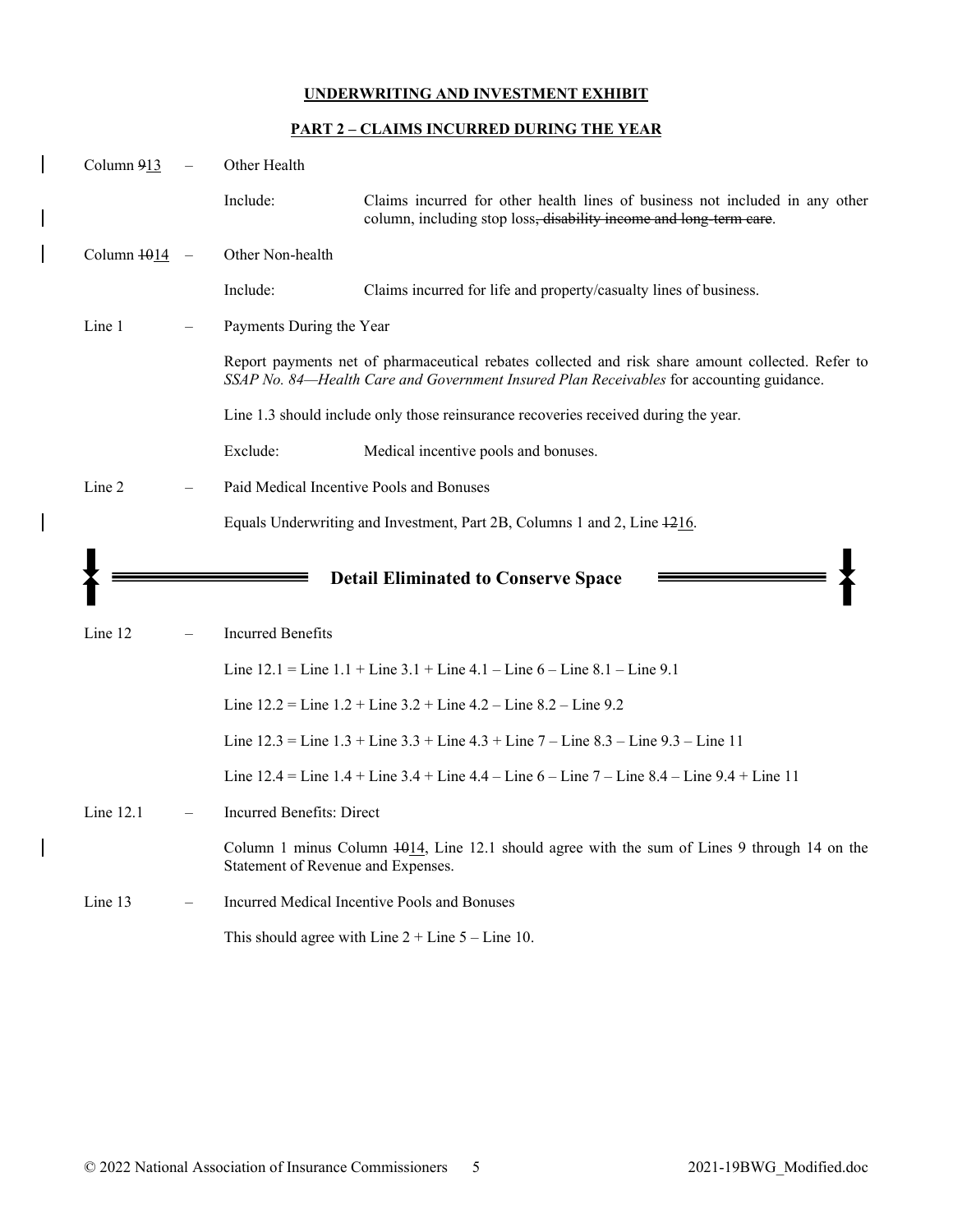## **PART 2A – CLAIMS LIABILITY END OF CURRENT YEAR**

Refer to *SSAP No. 55—Unpaid Claims, Losses and Loss Adjustment Expenses* for accounting guidance. Include recoverables for anticipated coordination of benefits and subrogation as a reduction to unpaid claims.

| Column 913  | Other Health                      |                                                                                                                                                                                                                                                                                                                                                                                                                                               |  |  |  |  |  |
|-------------|-----------------------------------|-----------------------------------------------------------------------------------------------------------------------------------------------------------------------------------------------------------------------------------------------------------------------------------------------------------------------------------------------------------------------------------------------------------------------------------------------|--|--|--|--|--|
|             | Include:                          | Claims liability for other health lines of business not included in any other<br>column, including stop loss, disability income and long-term care.                                                                                                                                                                                                                                                                                           |  |  |  |  |  |
| Column 1014 | Other Non-health                  |                                                                                                                                                                                                                                                                                                                                                                                                                                               |  |  |  |  |  |
|             | Include:                          | Claims liability for life and property/casualty lines of business.                                                                                                                                                                                                                                                                                                                                                                            |  |  |  |  |  |
| Line 1      | Reported in Process of Adjustment |                                                                                                                                                                                                                                                                                                                                                                                                                                               |  |  |  |  |  |
|             | Include:                          | Liability for all claims that have been reported to the company on or before<br>December 31 of the current year. Provision for claims of the current year or<br>prior years, if any, reported after that date would be made in Line 2 as Incurred<br>but Unreported. Portions of reported claims for which payments are due after<br>December 31 of the current year are reported in Underwriting and Investment<br>Exhibit, Part 2D, Line 9. |  |  |  |  |  |
| Line 2      | Incurred but Unreported           |                                                                                                                                                                                                                                                                                                                                                                                                                                               |  |  |  |  |  |
|             |                                   | Except where inapplicable, the reserve included in these lines should be based on past experience,<br>modified to reflect current conditions, such as changes in exposure, claim frequency or severity.                                                                                                                                                                                                                                       |  |  |  |  |  |
| Line 3      |                                   | Amounts Withheld from Paid Claims and Capitations                                                                                                                                                                                                                                                                                                                                                                                             |  |  |  |  |  |
|             |                                   | Report the amounts withheld from paid claims and capitations that have not been distributed and the<br>anticipated withholds from estimated incurred but not reported losses.                                                                                                                                                                                                                                                                 |  |  |  |  |  |
| Line $4.4$  | Net Total Claim Liability         |                                                                                                                                                                                                                                                                                                                                                                                                                                               |  |  |  |  |  |
|             |                                   | This amount should agree to Page 3, Line 1, Column 3.                                                                                                                                                                                                                                                                                                                                                                                         |  |  |  |  |  |

 $\overline{\phantom{a}}$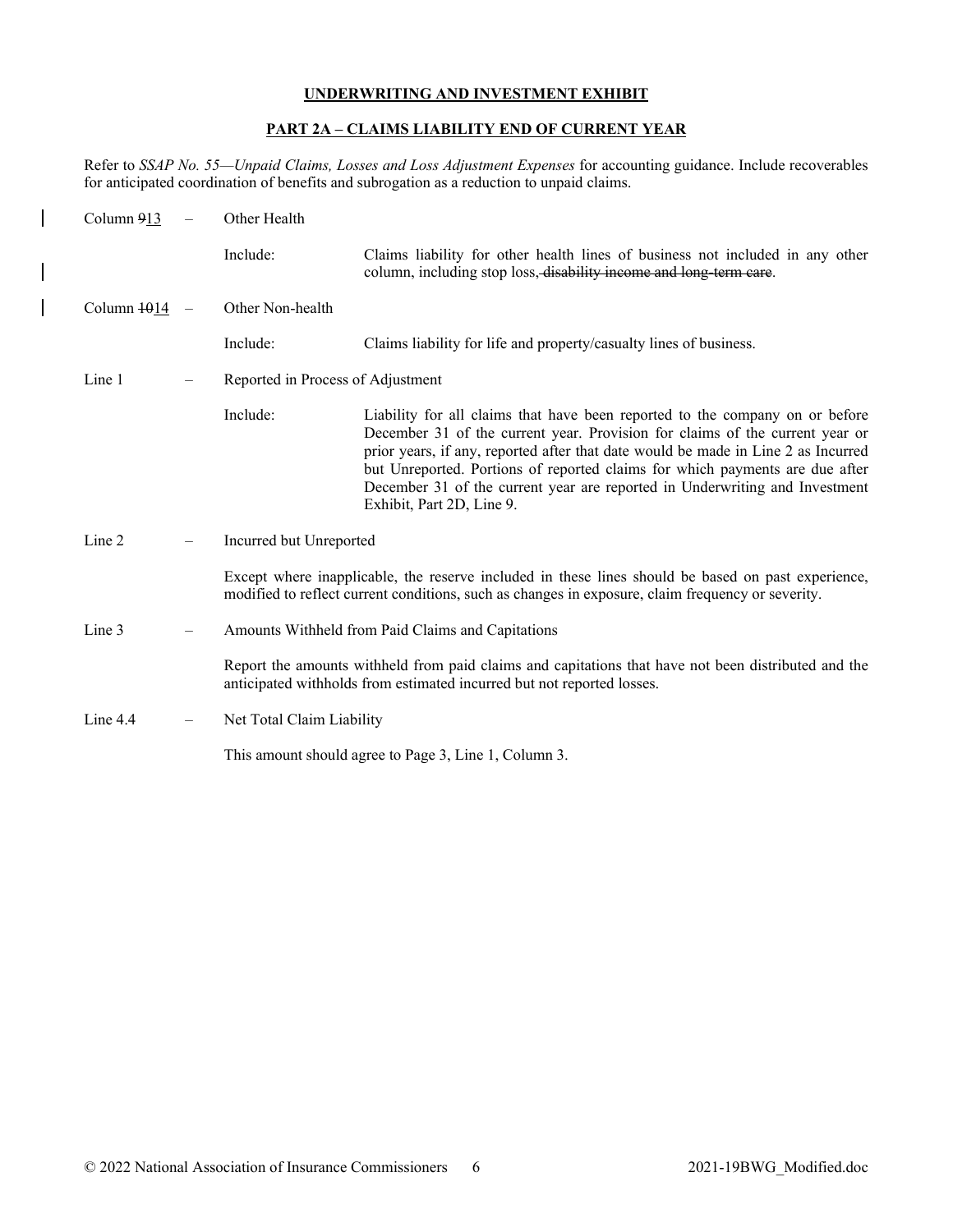## **PART 2B – ANALYSIS OF CLAIMS UNPAID – PRIOR YEAR – NET OF REINSURANCE**

Claims are to include amounts paid or accrued for capitation, and any other means of payment, for medical or other health care services including, under other medical costs, amounts for occupancy, depreciation and amortization as it relates to medical and hospital expenses.

Incentive pool, withhold, and bonus amounts are defined as: amounts to be paid to providers by the Health entity as an incentive to achieve goals such as effective management of care. Some arrangements involve paying an agreed-on amount for each claim, and then paying a bonus at the end of the contract period. Other arrangements involve a set amount to be withheld from each claim, and then paying a portion (which could be none or all) of the withheld amount at the end of the contract period.

For arrangements involving amounts withheld, the claim payments should be recorded net of the withhold, and the unpaid withholds should be held as an additional liability until paid or formally retained. The amount due should be supported by signed agreements and the basis for establishing the liability should be documented when determining the amount of this liability.

## **Columns 1 and 2**

Enter in Columns 1 and 2, Lines 1 through 812, all payments made during the year. Record actual payments only, net of applicable Coordination of Benefits, deductibles, copayments, pharmaceutical rebates collected, risk share amounts collected, reinsurance, subrogation, and provider discounts. Refer to *SSAP No. 84—Health Care and Government Insured Plan Receivables* for accounting guidance.

Include in Columns 1 and 2, Line 1014, the portion of current health care receivables balance relating to claims paid in the current year on insured plans. This would not include those health care receivables, such as loans or advances to nonrelated party hospitals, established as prepaid assets that are not expensed until the related claims have been received from the provider as the claims have not been paid as of the statement date. Refer to *SSAP No. 84—Health Care and Government Insured Plan Receivables* for accounting guidance.

Include on Line 12 16 actual payments from provider incentive pools and bonus arrangements or supplemental facility settlements (distributions of utilization savings).

All claim payments made relating to service dates prior to the current reporting year should be reported in Column 1. Report in Column 2 all claim payments for service dates in the current reporting year.

## **Columns 3 and 4**

Enter in Columns 3 and 4 all claims related liabilities and reserves held at the end of the current year. This includes liability for both reported and unreported claims and should be net of anticipated reductions for coordination of benefits, deductibles, copayments, provider discounts or reinsurance recoveries on unpaid claims.

Include in Columns 3 and 4, Line  $\frac{10 \text{ }}{4}$  the portion of current health care receivables of insured plans relating to claims in the process of adjustment, excluding those health care receivables, such as loans or advances to non-related party hospitals, established as prepaid assets that are not expensed until the related claims have been received from the provider. Refer to *SSAP No. 84—Health Care and Government Insured Plan Receivables* for accounting guidance.

Report on Lines 1 through 8-12 the claims unpaid gross of the actual withholds on paid claims and net of settlement adjustments to prior withholds. Estimated incurred but unreported losses reported on Lines 1 through 8-12 should be calculated in accordance with *SSAP No. 54R—Individual and Group Accident and Health Contracts* and may include estimations as to return of withhold on claims incurred, but not yet paid. Liability for provider incentive pools and supplemental facility settlements should also be included on Line 1216.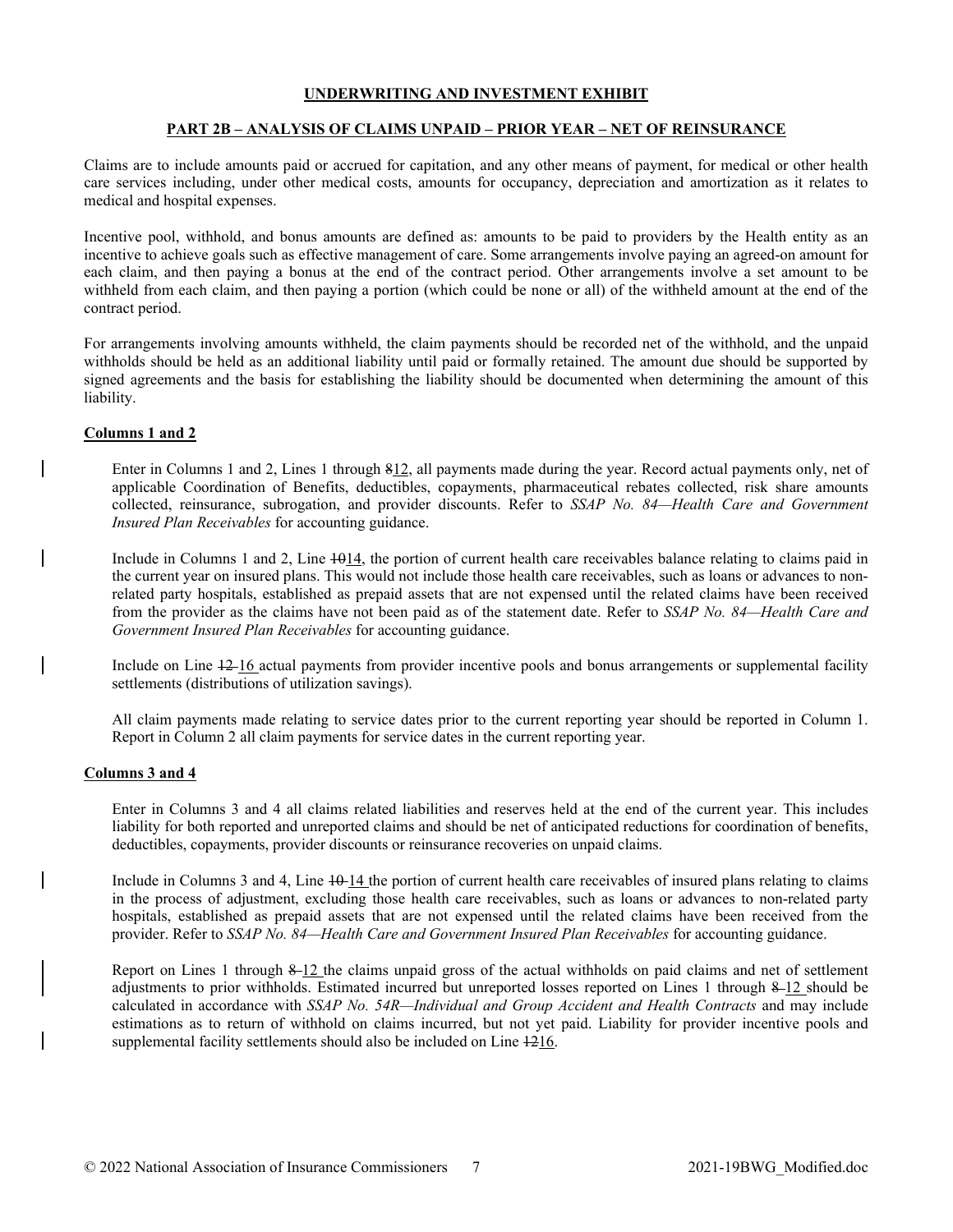Line  $9-13$  plus Line  $11-15$  of Columns 3 and 4 should agree to Underwriting and Investment Exhibit – Part 2A, Column 1, Line 4.4 plus Underwriting and Investment Exhibit – Part 2D, Column 1, Line 14.

Line  $9-13$  plus Line  $115$ , Columns 3 and 4 should equal Page 3, Line 1 plus Line 7, Column 3.

Line  $1317$ , Columns 1 through 4, less Column 6 should agree to Page 4, Line 18 plus Line 19, Column 2.

The sum of Columns 3 and 4, Line  $\frac{13}{17}$  plus  $\frac{10}{14}$  should agree to the sum of Lines 1, 2 and 7, Page 3, Column 3.

Line  $812$  – Other Health

Report the unpaid claims for other health business not included in any other line. This category includes all unspecified business written under the Company's health line of business authority including stop loss—as well as business that does not qualify for the Health Statement Test (e.g., disability income and long-term care).

#### $Line$   $+014$  – Health Care Receivables

This line is based on the gross health care receivable, not just the admitted portion.

Columns 1 and 2 report the amounts of health care receivables associated with claims paid during the year, excluding those health care receivables, such as loans or advances to non-related party hospitals, established as prepaid assets that are not expensed until the related claims have been received from the provider.

Columns 3 and 4 report the health care receivable amount attributable to those claims remaining unpaid as of the reporting date. This will include those amounts of pharmaceutical rebates that are estimated in accordance with *SSAP No. 84—Health Care and Government Insured Plan Receivables* guidelines.

The sum of Columns 1 through 4 on the Underwriting and Investment Exhibit, Part 2B, Line  $10-14$ should equal the health care receivables on Exhibit 3, Column 6 plus Column 7, excluding those health care receivables, such as loans or advances to non-related party hospitals, established as prepaid assets that are not expensed until the related claims have been received from the provider. If health care receivables reported on Underwriting and Investment Exhibit, Part 2B are affected by reinsurance, then the sum of Column 1 through Column 4 may be different from the amounts of health care receivables reported on Exhibit 3, which are gross of reinsurance.

If health care receivables are not affected by reinsurance, then Line 1014, Column 1 through Column 4 should be no more than Exhibit 3, Line 0799999, Column 6 plus Column 7 and be no less than to Exhibit 3, Line 0799999, Column 6 plus Column 7 minus Exhibit 3, Line 0399999, Column 6 plus Column 7. If health care receivables are affected by reinsurance, then Line  $1014$ , Column 1 through Column 4 should be more/less than Exhibit 3, Line 0799999, Columns 6 plus 7 minus Exhibit 3, Line 0399999, Column 6 and Column 7.

Column 6 reports the amounts of prior year health care receivables, excluding those health care receivables, such as loans or advances to non-related party hospitals, established as prepaid assets that are not expensed until the related claims have been received from the provider.

Footnote (a) Line  $14$ -14 reports those health care receivables, such as loans or advances to non-related party hospitals, established as prepaid assets that are not expensed until the related claims have been received from the provider.

Line  $\frac{1115}{ }$  – Other Non-health

Report the unpaid claims for life and property/casualty business.

Line  $\frac{1216}{ }$  - Medical Incentive Pools and Bonus Amounts

Include disbursements for incentive pool and bonus amounts in Column 1 and 2. Include liability for incentive pool and bonus amounts in Column 3 and 4.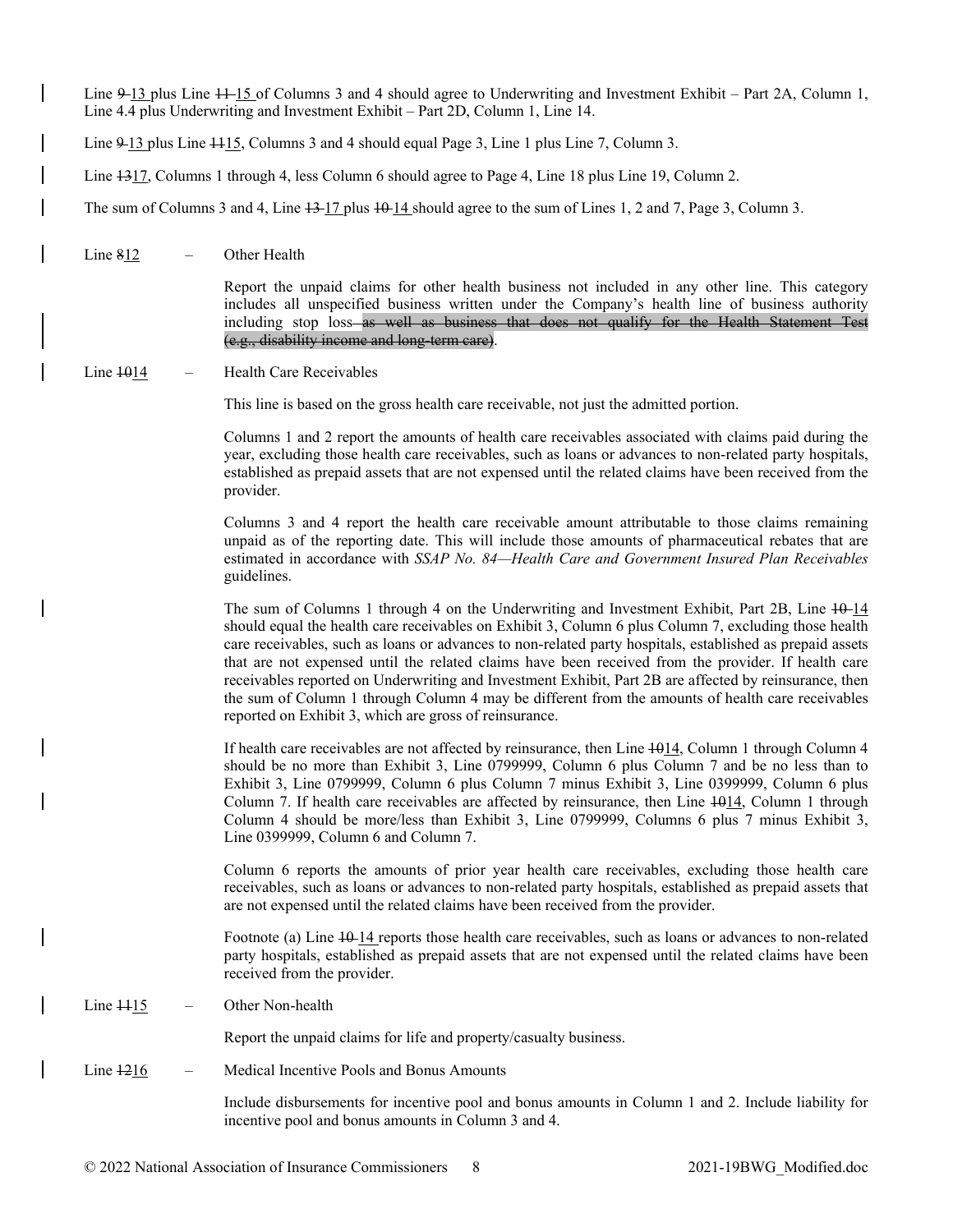## **PART 2D – AGGREGATE RESERVE FOR ACCIDENT AND HEALTH CONTRACTS ONLY**

Exclude reserves or other amounts relating to uninsured accident and health plans and the uninsured portion of partially insured accident and health plans from this exhibit.

| Column 913 | Other                            |                                                                                         |
|------------|----------------------------------|-----------------------------------------------------------------------------------------|
|            | Include:                         | Stop loss, disability income and long term care.                                        |
| Line 1     | <b>Unearned Premium Reserves</b> |                                                                                         |
|            | guidance.                        | Refer to SSAP No. 54R-Individual and Group Accident and Health Contracts for accounting |
|            |                                  | <b>Detail Eliminated to Conserve Space</b>                                              |

Details of Write-ins Aggregated on Line 5 for Other Policy Reserves

List separately all policy reserves for which there is no pre-printed line.

Include: Accrued return premium adjustments for contracts subject to redetermination.

Details of Write-ins Aggregated on Line 11 for Other Claim Reserves

List separately all claim reserves for which there is no pre-printed line.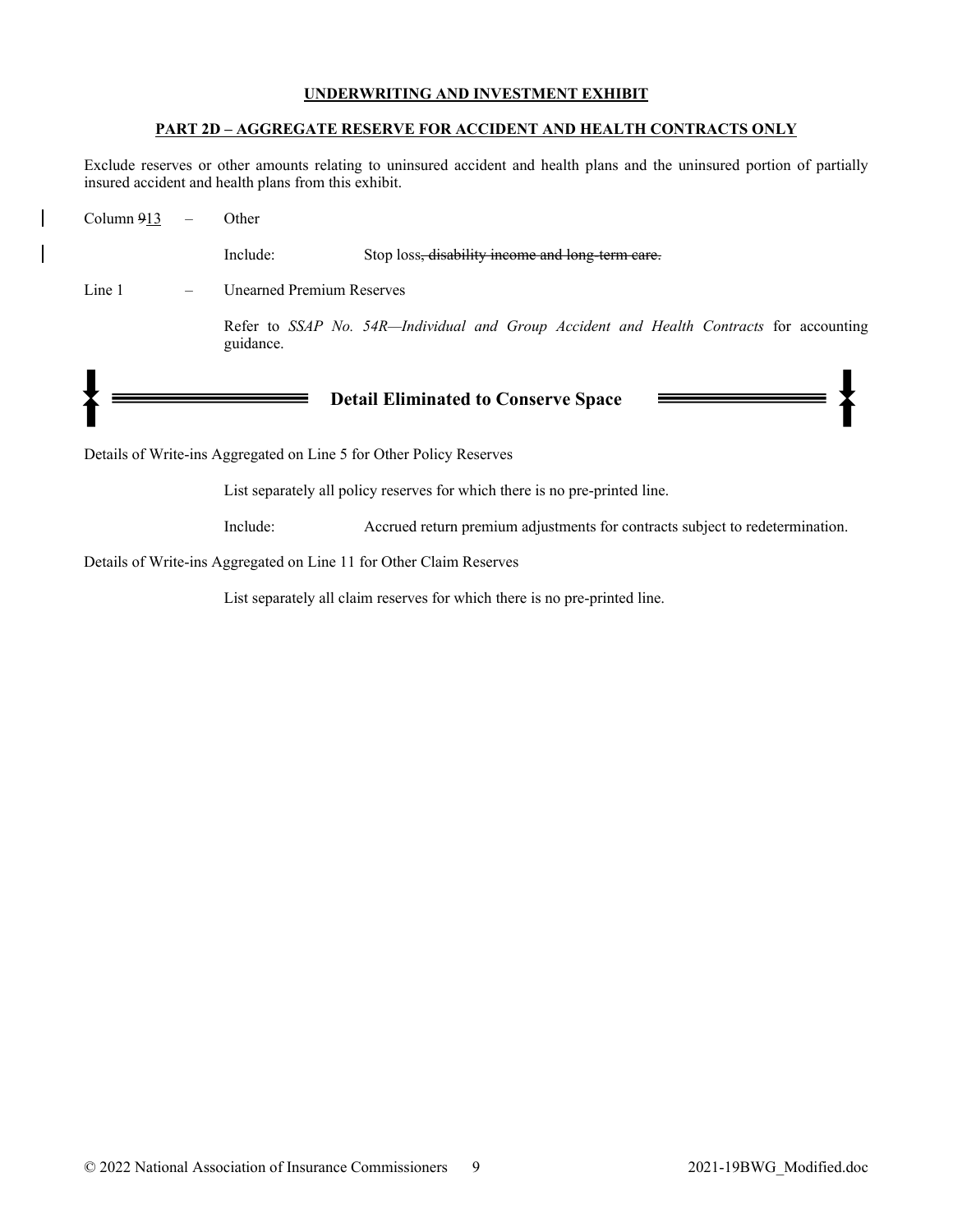## **EXHIBIT OF PREMIUMS, ENROLLMENT AND UTILIZATION**

A schedule must be prepared and submitted to the state of domicile for each jurisdiction in which the company has written direct business, or has direct amounts paid, incurred or unpaid for provisions of health care services. In addition, a schedule must be prepared and submitted that contains the grand total (GT) for the company. To other states in which the company is licensed it should submit a schedule for that state.

Written premium is defined as the contractually determined amount charged by the reporting entity to the policyholder for the effective period of the contract based on the expectation of risk, policy benefits, and expenses associated with the coverage provided by the terms of the insurance contract. For health contracts without fixed contract periods, premiums written will be equal to the amount collected during the reporting period plus uncollected premiums at the end of the period less uncollected premiums at the beginning of the period.

| Column 1        | Total                              |                                                                                                                                                                                                                                                                                                                            |
|-----------------|------------------------------------|----------------------------------------------------------------------------------------------------------------------------------------------------------------------------------------------------------------------------------------------------------------------------------------------------------------------------|
|                 | Include:                           | All members.                                                                                                                                                                                                                                                                                                               |
| Columns 2       |                                    |                                                                                                                                                                                                                                                                                                                            |
| through $1013$  | Lines of Business                  |                                                                                                                                                                                                                                                                                                                            |
|                 |                                    | See Appendix – Definitions of Lines of Business in determining with which source information is<br>associated. Stop loss, disability income and long term care are is to be included in the Other column.                                                                                                                  |
| Column 4        | Medicare Supplement                |                                                                                                                                                                                                                                                                                                                            |
|                 | Include:                           | Medicare Supplement contracts as defined by the NAIC Medicare Supplement<br>Insurance Minimum Standards Model Act (#650) and Model Regulation to<br>Implement the NAIC Medicare Supplement Insurance Minimum Standards<br>Model Act (#651).                                                                                |
|                 |                                    | Contracts sold primarily to Medicare eligible persons and designed to coordinate<br>with Medicare but that are exempt from the NAIC Medicare Supplement<br>Insurance Minimum Standards Model Act (#650) and Model Regulation to<br>Implement the NAIC Medicare Supplement Insurance Minimum Standards<br>Model Act (#651). |
| Column 8        | Title XVIII Medicare               |                                                                                                                                                                                                                                                                                                                            |
|                 | under Title XVIII.                 | Include only amounts collected from the Federal Government for Medicare benefits and the amounts<br>collected from enrollees over and above that collected from the Federal Government as authorized                                                                                                                       |
| Column $1013 -$ | Other                              |                                                                                                                                                                                                                                                                                                                            |
|                 | Include:                           | Policies providing stand-alone Medicare Part D Prescription Drug Coverage.                                                                                                                                                                                                                                                 |
| Column 14       | Other Non-health                   |                                                                                                                                                                                                                                                                                                                            |
|                 | Include:                           | Claims incurred for life and property/casualty lines of business.                                                                                                                                                                                                                                                          |
| Line 1          | Total Members at End of Prior Year |                                                                                                                                                                                                                                                                                                                            |
|                 | services as provided by contract.  | A member is a person who has been enrolled as a subscriber, or an eligible dependent of a subscriber,<br>and for whom the reporting entity has accepted the responsibility for the provision of basic health                                                                                                               |
|                 |                                    | <b>Detail Eliminated to Conserve Space</b>                                                                                                                                                                                                                                                                                 |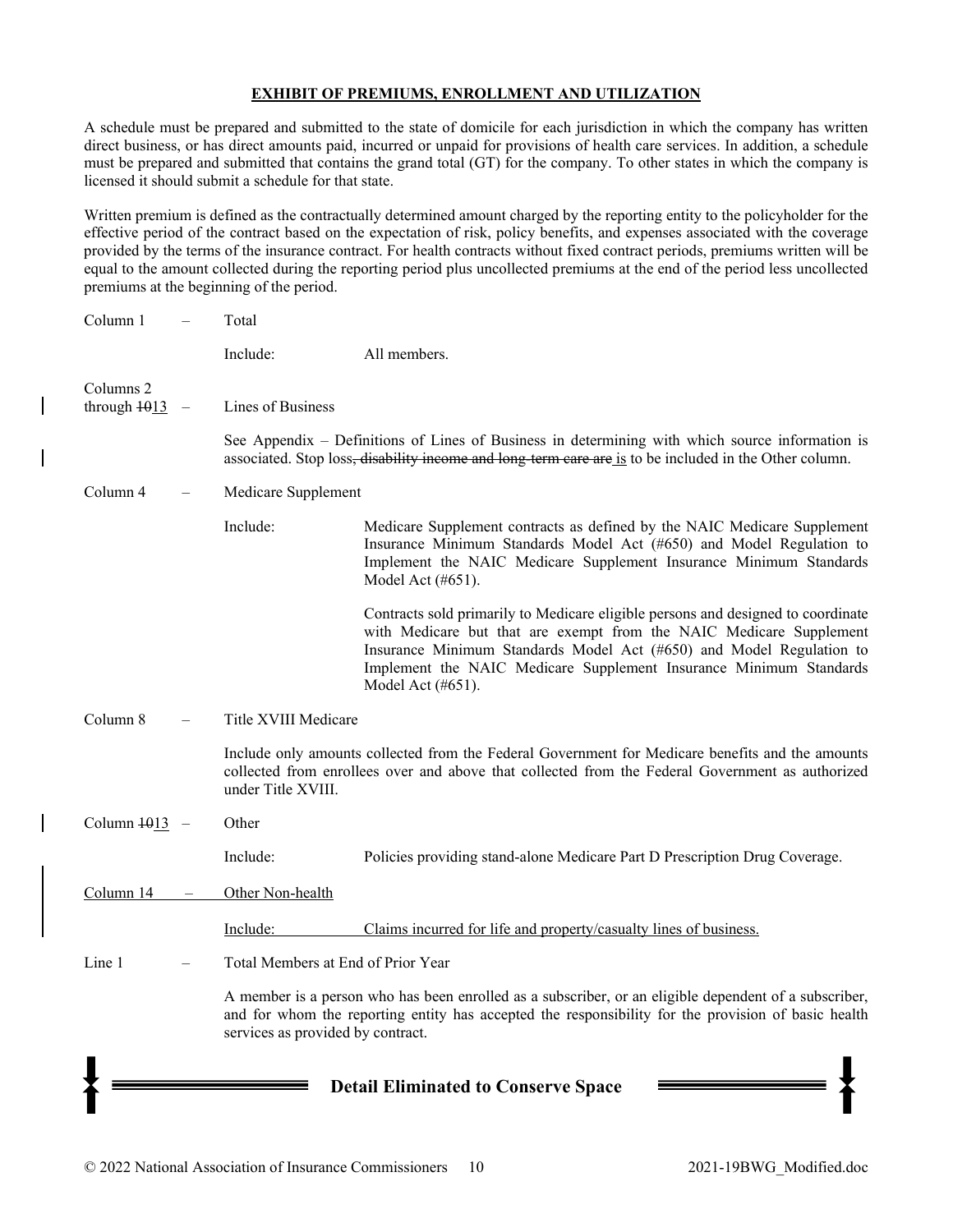| Line 12      | Health Premiums Written            |                                                                                                                                                                                                                                                                                                                                                                                                                                                                                                                            |
|--------------|------------------------------------|----------------------------------------------------------------------------------------------------------------------------------------------------------------------------------------------------------------------------------------------------------------------------------------------------------------------------------------------------------------------------------------------------------------------------------------------------------------------------------------------------------------------------|
|              | Include:                           | Direct premiums written.                                                                                                                                                                                                                                                                                                                                                                                                                                                                                                   |
|              |                                    | Column 1 should equal Underwriting and Investment Exhibit, Part 1, Column 1, Line 913.                                                                                                                                                                                                                                                                                                                                                                                                                                     |
| Line 13      | Life Premiums Direct               |                                                                                                                                                                                                                                                                                                                                                                                                                                                                                                                            |
|              | Include:                           | Direct premiums and annuity considerations for life contracts excluding<br>reinsurance assumed and without deduction of reinsurance ceded.                                                                                                                                                                                                                                                                                                                                                                                 |
|              |                                    | Column 1 should equal Underwriting and Investment Exhibit, Part 1, Column 1, Line $\frac{1014}{100}$ .                                                                                                                                                                                                                                                                                                                                                                                                                     |
| Line 14      | Property/Casualty Premiums Written |                                                                                                                                                                                                                                                                                                                                                                                                                                                                                                                            |
|              | Include:                           | Direct premiums for property and casualty lines of business excluding<br>reinsurance assumed and without deduction of reinsurance ceded.                                                                                                                                                                                                                                                                                                                                                                                   |
|              |                                    | Column 1 should equal Underwriting and Investment Exhibit, Part 1, Column 1, Line 4415.                                                                                                                                                                                                                                                                                                                                                                                                                                    |
| Line 15      | Health Premiums Earned             |                                                                                                                                                                                                                                                                                                                                                                                                                                                                                                                            |
|              | Include:                           | Direct written premium plus the change in unearned premium reserves and<br>reserve for rate credits.                                                                                                                                                                                                                                                                                                                                                                                                                       |
|              |                                    | Sum of General Interrogatories Part 2, Lines 1.61, 1.64, 1.71 and 1.74 should equal Column 4, Grand<br>Total Exhibit of Premiums, Enrollment and Utilization page.                                                                                                                                                                                                                                                                                                                                                         |
|              |                                    |                                                                                                                                                                                                                                                                                                                                                                                                                                                                                                                            |
|              |                                    | <b>Detail Eliminated to Conserve Space</b>                                                                                                                                                                                                                                                                                                                                                                                                                                                                                 |
| Footnote (a) | the health blank.                  | Complete the information regarding number of persons covered under PPO managed care products and<br>number of persons covered under indemnity only products. Include in PPO business health insurance<br>products that provide access to higher level of benefits whenever participating provider networks are<br>used. This will include all blended products whereby an indemnity product is sold and issued in<br>conjunction with an HMO product. Health business includes all business equivalent to that included in |
| Footnote (b) |                                    | Report Medicare Title XVIII premiums that are exempted from state taxes or other fees by<br>Section $1854(g)$ of the Medicare Prescription Drug, Improvement, and Modernization Act of 2003.<br>This includes but is not limited to premiums written under a Medicare Advantage product, a Medicare<br>PPO product, or a stand-alone Medicare part D product.                                                                                                                                                              |

 $\overline{\phantom{a}}$ 

 $\overline{1}$ 

 $\overline{\phantom{a}}$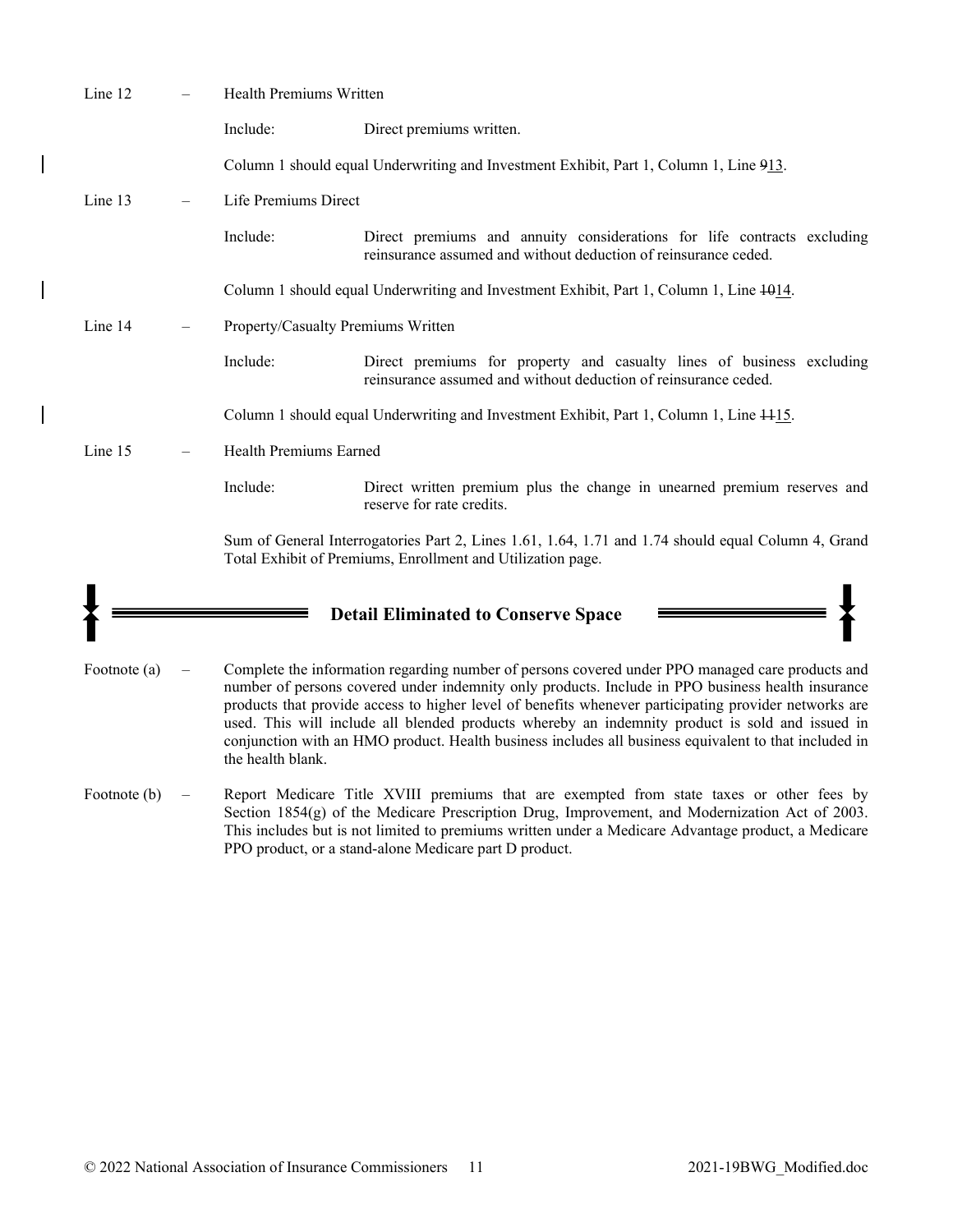# **QUARTERLY STATEMENT INSTRUCTIONS – HEALTH**

|                                                  |                                       | <b>Detail Eliminated to Conserve Space</b>                                                                                                                                                                                                                                                                                     |  |  |  |  |
|--------------------------------------------------|---------------------------------------|--------------------------------------------------------------------------------------------------------------------------------------------------------------------------------------------------------------------------------------------------------------------------------------------------------------------------------|--|--|--|--|
| Column 1                                         | Total                                 |                                                                                                                                                                                                                                                                                                                                |  |  |  |  |
|                                                  | Include:                              | All members.                                                                                                                                                                                                                                                                                                                   |  |  |  |  |
| Columns <sub>2</sub><br>through $\frac{1013}{2}$ | Lines of Business                     |                                                                                                                                                                                                                                                                                                                                |  |  |  |  |
|                                                  | be included in the Other column.      | See Annual Statement Appendix – Definitions of Lines of Business and Product Lines in determining<br>with which source information is associated. Stop loss, disability income and long term care are is to                                                                                                                    |  |  |  |  |
| Column 4                                         | Medicare Supplement                   |                                                                                                                                                                                                                                                                                                                                |  |  |  |  |
|                                                  | Include:                              | Medicare Supplement contracts as defined by the NAIC Medicare Supplement<br>Insurance Minimum Standards Model Act (#650) and Model Regulation to<br>Implement the NAIC Medicare Supplement Insurance Minimum Standards<br>Model Act (#651).                                                                                    |  |  |  |  |
|                                                  |                                       | Contracts sold primarily to Medicare eligible persons and designed to coordinate<br>with Medicare but that are exempt from the NAIC Medicare Supplement<br>Insurance Minimum Standards Model Act (#650) and Model Regulation to<br>Implement the NAIC Medicare Supplement Insurance Minimum Standards<br>Model Act $(\#651)$ . |  |  |  |  |
| Column 8                                         | Title XVIII Medicare                  |                                                                                                                                                                                                                                                                                                                                |  |  |  |  |
|                                                  | Advantage product.                    | Include only amounts collected from the Federal Government for Medicare benefits and the amounts<br>collected from enrollees over and above that collected from the Federal Government as authorized<br>under Title XVIII. Policies providing Medicare Part D Prescription Drug Coverage through a Medicare                    |  |  |  |  |
| Column 1013                                      | Other                                 |                                                                                                                                                                                                                                                                                                                                |  |  |  |  |
|                                                  | Include:                              | Policies providing stand-alone Medicare Part D Prescription Drug Coverage.                                                                                                                                                                                                                                                     |  |  |  |  |
| Column 14                                        | Other Non-health                      |                                                                                                                                                                                                                                                                                                                                |  |  |  |  |
|                                                  | Include:                              | Claims incurred for life and property/casualty lines of business.                                                                                                                                                                                                                                                              |  |  |  |  |
| Line 1                                           | Total Members at End of Prior Year    |                                                                                                                                                                                                                                                                                                                                |  |  |  |  |
|                                                  | services as provided by contract.     | A member is a person who has been enrolled as a subscriber, or an eligible dependent of a subscriber,<br>and for whom the reporting entity has accepted the responsibility for the provision of basic health                                                                                                                   |  |  |  |  |
| Line 2                                           | Total Members at End of First Quarter |                                                                                                                                                                                                                                                                                                                                |  |  |  |  |
|                                                  |                                       | Show total members (cumulative) at the end of the quarter.                                                                                                                                                                                                                                                                     |  |  |  |  |
|                                                  |                                       | <b>Detail Eliminated to Conserve Space</b>                                                                                                                                                                                                                                                                                     |  |  |  |  |

# **EXHIBIT OF PREMIUMS, ENROLLMENT AND UTILIZATION**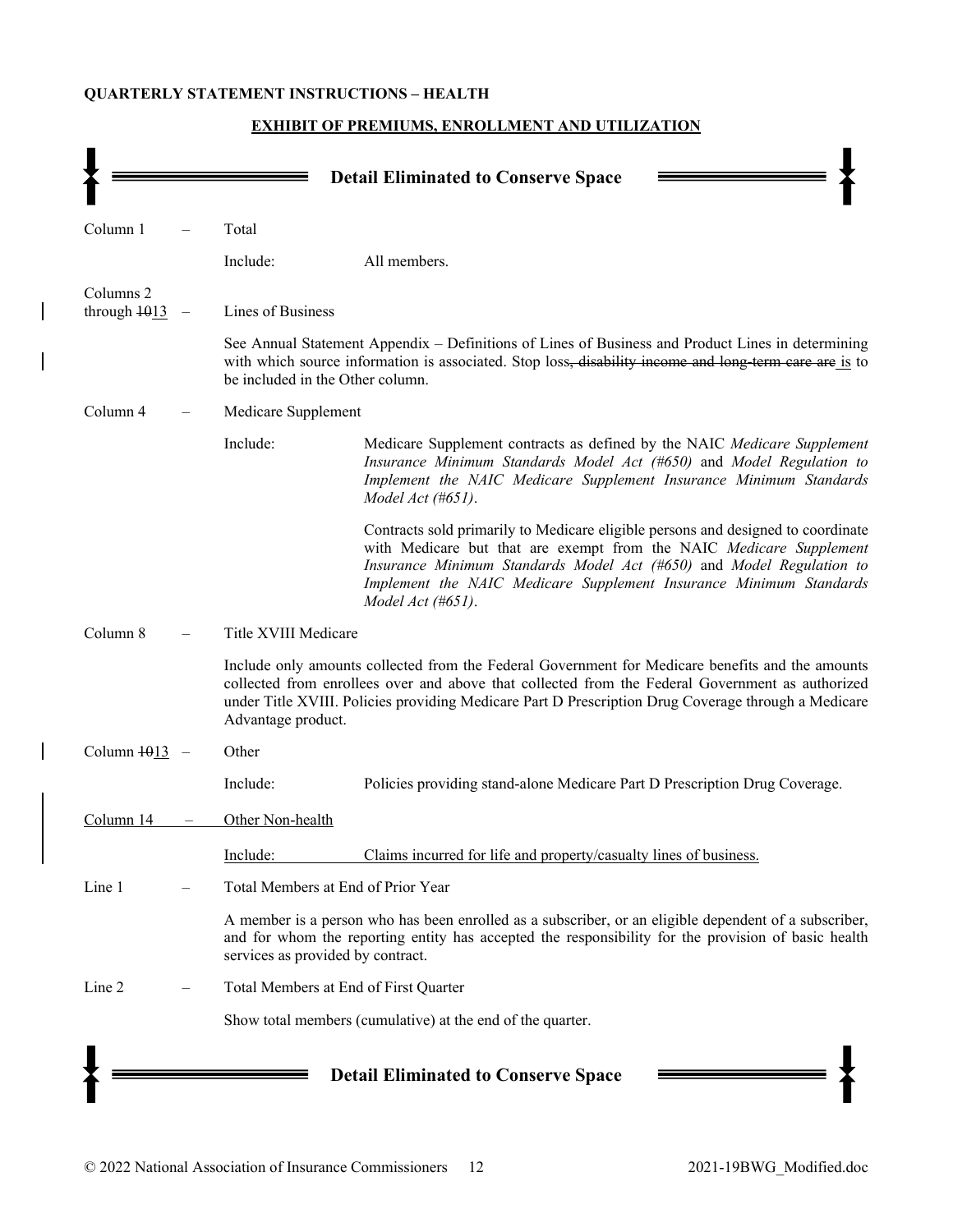## **ANALYSIS OF CLAIMS UNPAID – PRIOR YEAR NET OF REINSURANCE**

Information should be reported for current year-to-date.

Refer to *SSAP No. 54R—Individual and Group Accident and Health Contracts*, and *SSAP No. 66—Retrospectively Rated Contracts*, for accounting guidance.

Exclude: From the appropriate lines and columns, those amounts attributable to the Federal Employees Health Benefit Plan (FEHBP) that are exempted from state taxes or other fees by Section 8909(f)(1) of Title 5 of the United States Code.

Amounts attributable to uninsured plans and the uninsured portion of partially insured plans.

Claims are to include amounts paid or accrued for capitation, and any other means of payment, for medical or other health care services including, under other medical costs, amounts for occupancy, depreciation and amortization as it relates to medical and hospital expenses.

Incentive pool, withhold and bonus amounts are defined as amounts to be paid to providers by the Health entity as an incentive to achieve goals such as effective management of care. Some arrangements involve paying an agreed-on amount for each claim and then paying a bonus at the end of the contract period. Other arrangements involve a set amount to be withheld from each claim and then paying a portion (which could be none or all) of the withheld amount at the end of the contract period.

For arrangements involving amounts withheld, the claim payments should be recorded net of the withhold, and the unpaid withholds should be held as an additional liability until paid or formally retained. The amount due should be supported by signed agreements and the basis for establishing the liability should be documented when determining the amount of this liability.

## **Columns 1 and 2:**

Enter in Columns 1 and 2, Lines 1 through 8-12 and 4415, all payments made year-to-date. Record actual payments only, net of applicable Coordination of Benefits, deductibles, copayments, pharmaceutical rebates collected, risk share amounts collected, reinsurance, subrogation and provider discounts. Refer to *SSAP No. 84—Health Care and Government Insured Plans Receivables*, for accounting guidance.

Include in Columns 1 and 2, Line  $+0.14$ , the current health care receivables balance relating to claims paid year-to-date on insured plans. Refer to *SSAP No. 84—Health Care and Government Insured Plans Receivables*, for accounting guidance.

Include on Line 12 16 actual payments from provider incentive pools and bonus arrangements or supplemental facility settlements (distributions of utilization savings).

All claim payments made relating to service dates prior to the current reporting year should be reported in Column 1. Report in Column 2 all claim payments for service dates in the current reporting year.

#### **Columns 3 and 4:**

Enter in Columns 3 and 4 all claims related liabilities and reserves held at the end of the current quarter. This includes liability for both reported and unreported claims and should be net of anticipated reductions for coordination of benefits, deductibles, copayments, provider discounts or reinsurance recoveries.

Included in Columns 3 and 4, Line  $10-14$  current health care receivables of insured plans relating to claims in the process of adjustment. Refer to *SSAP No. 84—Health Care and Government Insured Plans Receivables*, for accounting guidance.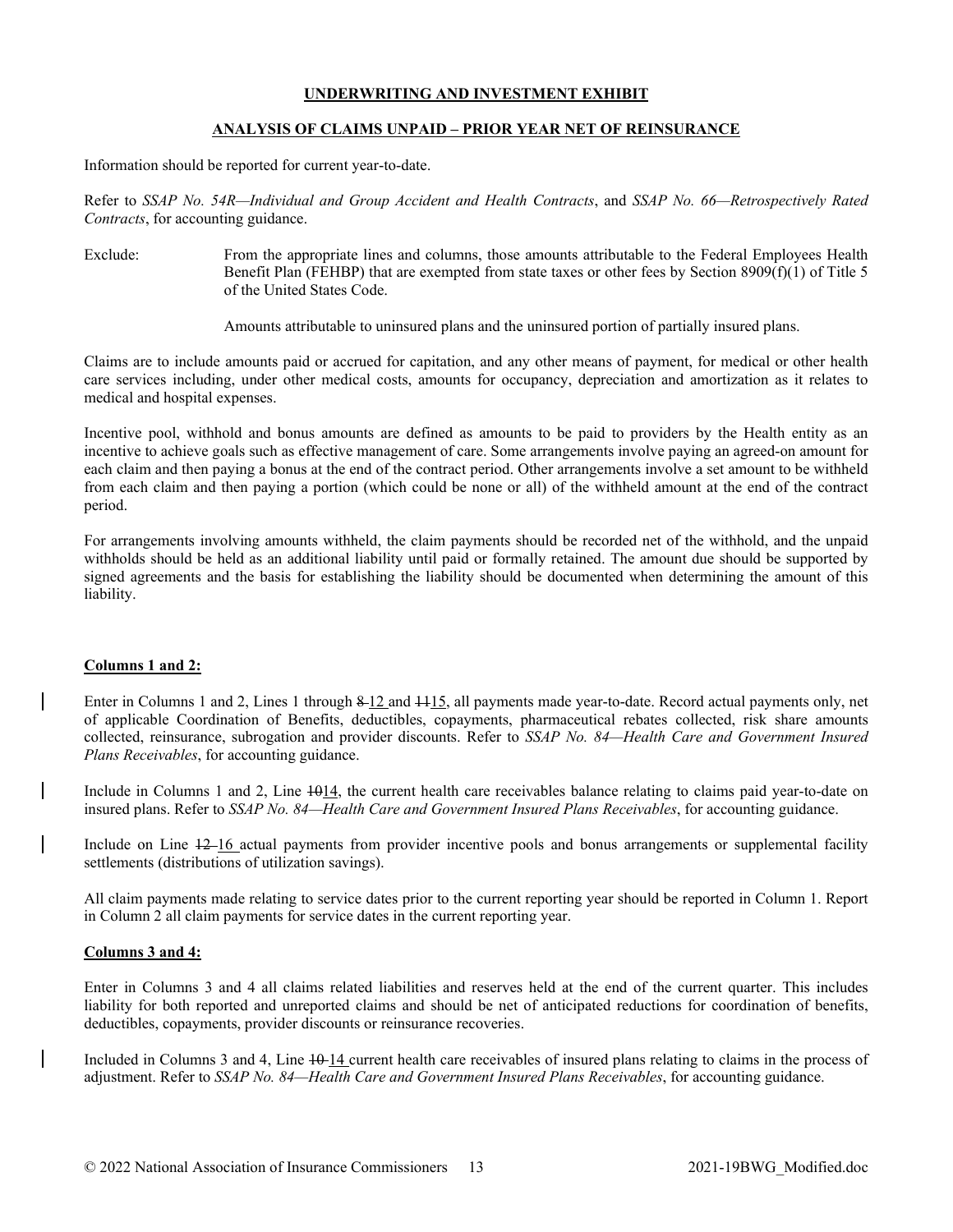Report on Line 1 through 8 12 and 1115, the claims unpaid gross of the actual withholds on paid claims and net of settlement adjustments to prior withholds. Estimated incurred but unreported losses reported on Lines 1 through  $8-12$  should be calculated in accordance with *SSAP No. 54R—Individual and Group Accident and Health Contracts* and may include estimations as to return of withhold on claims incurred, but not yet paid. Liability for provider incentive pools and supplemental facility settlements should also be included on Line 1216. Line 9-13 plus Line 4415, Column 3 and 4 should equal Page 3, Line 1 plus Line 7, Column 3. Line  $\frac{1317}{2}$ , Columns 1 through 4, less Column 6 should agree to Page 4, Line 18 plus Line 19, Column 2. The sum of Columns 3 and 4, Line  $\frac{13 \cdot 17}{2}$  plus  $\frac{10 \cdot 14}{2}$  should agree to the sum of Lines 1, 2 and 7, Page 3, Column 3. Line  $812$  – Other Health Report the unpaid claims for other health business not included in any other line. This category includes all unspecified business written under the Company's health line of business authority, including stop loss as well as business that does not qualify for the Health Statement Test (e.g., disability income and long-term care).  $Line$   $+014$  – Health Care Receivables This line is based on the gross health care receivable, not just the admitted portion. Columns 1 and 2 report the amounts of health care receivables associated with claims paid year-todate. Columns 3 and 4 report the health care receivable amount attributable to those claims remaining unpaid as of the end of the current quarter. This will include those amounts of pharmaceutical rebates that are estimated in accordance with *SSAP No. 84—Health Care and Government Insured Plans Receivables*, guidelines.  $Line H15$  – Other Non-health Report the unpaid claims for life and property/casualty business. Line 1216 – Medical Incentive Pools and Bonus Amounts Include disbursements for incentive pool and bonus amounts in Column 1 and 2. Include liability for incentive pool and bonus amounts in Column 3 and 4.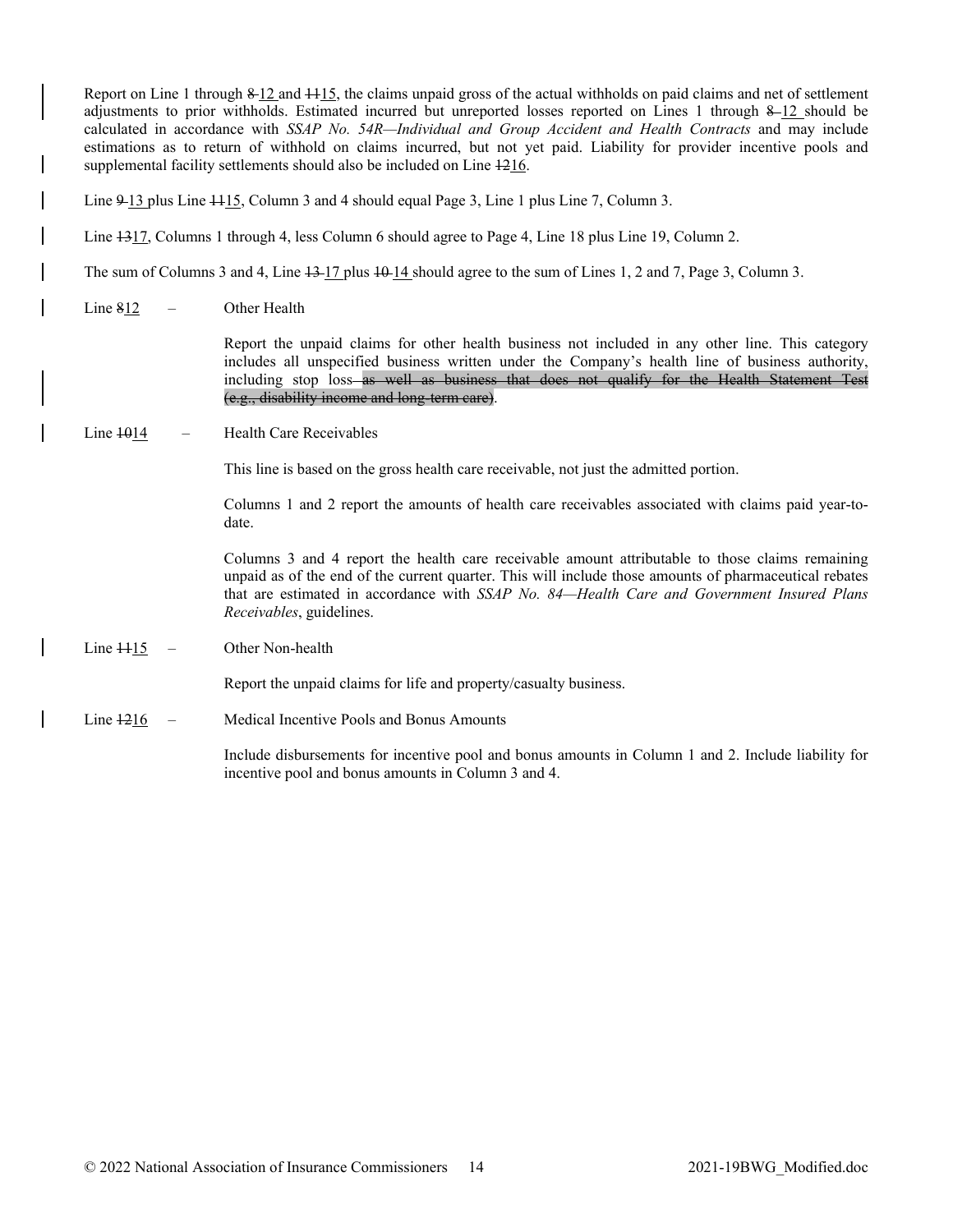## **ANNUAL STATEMENT BLANK - HEALTH**

#### UNDERWRITING AND INVESTMENT EXHIBIT **PART 1 - PREMIUMS**

| Line                                            |                 |             |             |                 |  |  |
|-------------------------------------------------|-----------------|-------------|-------------|-----------------|--|--|
|                                                 |                 | Reinsurance | Reinsurance |                 |  |  |
| <b>Business</b>                                 | <b>Business</b> | Assumed     | Ceded       | $(Cols. 1+2-3)$ |  |  |
| Comprehensive (hospital and medical) Individual |                 |             |             |                 |  |  |
|                                                 |                 |             |             |                 |  |  |
| $-23$                                           |                 |             |             |                 |  |  |
| 34                                              |                 |             |             |                 |  |  |
| 45                                              |                 |             |             |                 |  |  |
| 56.                                             |                 |             |             |                 |  |  |
| 67                                              |                 |             |             |                 |  |  |
| 78.                                             |                 |             |             |                 |  |  |
|                                                 |                 |             |             |                 |  |  |
| 10.                                             |                 |             |             |                 |  |  |
|                                                 |                 |             |             |                 |  |  |
| 812                                             |                 |             |             |                 |  |  |
| 913                                             |                 |             |             |                 |  |  |
|                                                 |                 |             |             |                 |  |  |
|                                                 |                 |             |             |                 |  |  |
| $+216.$<br>Totals (Lines $9-13$ to $115$ )      |                 |             |             |                 |  |  |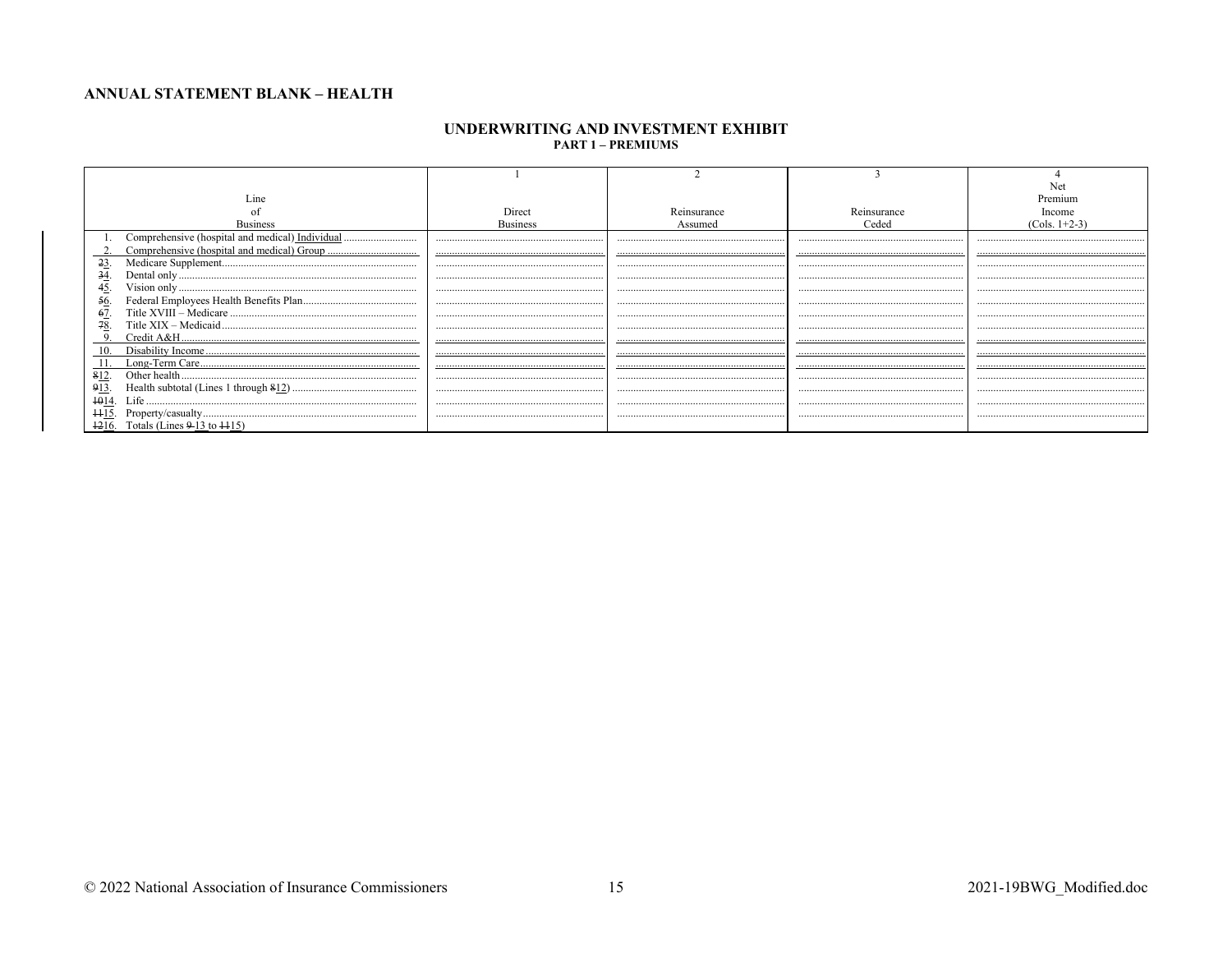#### UNDERWRITING AND INVESTMENT EXHIBIT **PART 2 - CLAIMS INCURRED DURING THE YEAR**

|                  |                                                             |       |                                                       | Comprehensive<br>(Hospital & Medical2 | 34                     | 45          | 56          | 67                                              | 78                      | 89                    | 10         | 11                   | 4312                        | 913 | 4014                 |
|------------------|-------------------------------------------------------------|-------|-------------------------------------------------------|---------------------------------------|------------------------|-------------|-------------|-------------------------------------------------|-------------------------|-----------------------|------------|----------------------|-----------------------------|-----|----------------------|
|                  |                                                             | Total | Comprehensive<br>Hospital &<br>Medieal)<br>Individual | Group                                 | Medicare<br>Supplement | Dental Only | Vision Only | Federal<br>Employees<br>Health Benefits<br>Plan | Title XVIII<br>Medicare | Title XIX<br>Medicaid | Credit A&H | Disability<br>Income | Long-Term Care Other Health |     | Other Non-<br>Health |
|                  | Payments during the year:                                   |       |                                                       |                                       |                        |             |             |                                                 |                         |                       |            |                      |                             |     |                      |
|                  | Direct<br>1.1                                               |       |                                                       |                                       |                        |             |             |                                                 |                         |                       |            |                      |                             |     |                      |
|                  | Reinsurance assumed<br>1.2                                  |       |                                                       |                                       |                        |             |             |                                                 |                         |                       |            |                      |                             |     |                      |
|                  | 1.3<br>Reinsurance ceded                                    |       |                                                       |                                       |                        |             |             |                                                 |                         |                       |            |                      |                             |     |                      |
|                  | 1.4<br>Net                                                  |       |                                                       |                                       |                        |             |             |                                                 |                         |                       |            |                      |                             |     |                      |
| $\overline{2}$   | Paid medical incentive pools and bonuses                    |       |                                                       |                                       |                        |             |             |                                                 |                         |                       |            |                      |                             |     |                      |
| 3.               | Claim liability December 31, current year from Part 2A:     |       |                                                       |                                       |                        |             |             |                                                 |                         |                       |            |                      |                             |     |                      |
|                  | 3.1                                                         |       |                                                       |                                       |                        |             |             |                                                 |                         |                       |            |                      |                             |     |                      |
|                  | 3.2                                                         | .     | .                                                     |                                       |                        |             |             |                                                 |                         |                       |            |                      |                             |     |                      |
|                  | 3.3                                                         |       |                                                       |                                       |                        |             |             |                                                 |                         |                       |            |                      |                             |     |                      |
|                  | 3.4                                                         |       |                                                       |                                       |                        |             |             |                                                 |                         |                       |            |                      |                             |     |                      |
| $\overline{4}$ . | Claim reserve December 31, current year from Part 2D:       |       |                                                       |                                       |                        |             |             |                                                 |                         |                       |            |                      |                             |     |                      |
|                  | 4.1<br>Direct                                               |       |                                                       |                                       |                        |             |             |                                                 |                         |                       |            |                      |                             |     |                      |
|                  | 4.2<br>4.3                                                  | .     |                                                       |                                       |                        |             |             |                                                 |                         |                       |            |                      |                             |     |                      |
|                  | 4.4<br>Net                                                  |       |                                                       |                                       |                        |             |             |                                                 |                         |                       |            |                      |                             |     |                      |
| -5.              |                                                             | .     |                                                       |                                       |                        |             |             |                                                 |                         |                       |            |                      |                             |     |                      |
| 6.               |                                                             |       |                                                       |                                       |                        |             |             |                                                 |                         |                       |            |                      |                             |     |                      |
|                  |                                                             |       |                                                       |                                       |                        |             |             |                                                 |                         |                       |            |                      |                             |     |                      |
| -8.              | Claim liability December 31, prior year from Part 2A:       |       |                                                       |                                       |                        |             |             |                                                 |                         |                       |            |                      |                             |     |                      |
|                  | 8.1                                                         |       |                                                       |                                       |                        |             |             |                                                 |                         |                       |            |                      |                             |     |                      |
|                  | 8.2                                                         |       |                                                       |                                       |                        |             |             |                                                 |                         |                       |            |                      |                             |     |                      |
|                  | 8.3                                                         |       |                                                       |                                       |                        |             |             |                                                 |                         |                       |            |                      |                             |     |                      |
|                  | Net<br>8.4                                                  |       |                                                       |                                       |                        |             |             |                                                 |                         |                       |            |                      |                             |     |                      |
| 9.               | Claim reserve December 31, prior year from Part 2D:         |       |                                                       |                                       |                        |             |             |                                                 |                         |                       |            |                      |                             |     |                      |
|                  | 9.1<br>Direct                                               |       |                                                       |                                       |                        |             |             |                                                 |                         |                       |            |                      |                             |     |                      |
|                  | 9.2                                                         |       |                                                       |                                       |                        |             |             |                                                 |                         |                       |            |                      |                             |     |                      |
|                  | 9.3                                                         |       |                                                       |                                       |                        |             |             |                                                 |                         |                       |            |                      |                             |     |                      |
|                  | 9.4<br>Net                                                  |       |                                                       |                                       |                        |             |             |                                                 |                         |                       |            |                      |                             |     |                      |
| 10.              | Accrued medical incentive pools and bonuses, prior year     |       |                                                       |                                       |                        |             |             |                                                 |                         |                       |            |                      |                             |     |                      |
| 11.              | Amounts recoverable from reinsurers December 31, prior year |       |                                                       |                                       |                        |             |             |                                                 |                         |                       |            |                      |                             |     |                      |
| 12.              | Incurred benefits:                                          |       |                                                       |                                       |                        |             |             |                                                 |                         |                       |            |                      |                             |     |                      |
|                  | 12.1                                                        |       |                                                       |                                       |                        |             |             |                                                 |                         |                       |            |                      |                             |     |                      |
|                  | 12.2                                                        |       |                                                       |                                       |                        |             |             |                                                 |                         |                       |            |                      |                             |     |                      |
|                  | 12.3<br>Reinsurance ceded                                   |       |                                                       |                                       |                        |             |             |                                                 |                         |                       |            |                      |                             |     |                      |
|                  | Net<br>12.4                                                 |       |                                                       |                                       |                        |             |             |                                                 |                         |                       |            |                      |                             |     |                      |
| 13.              | Incurred medical incentive pools and bonuses                |       |                                                       |                                       |                        |             |             |                                                 |                         |                       |            |                      |                             |     |                      |

(a) Excludes \$.......... loans or advances to providers not yet expensed.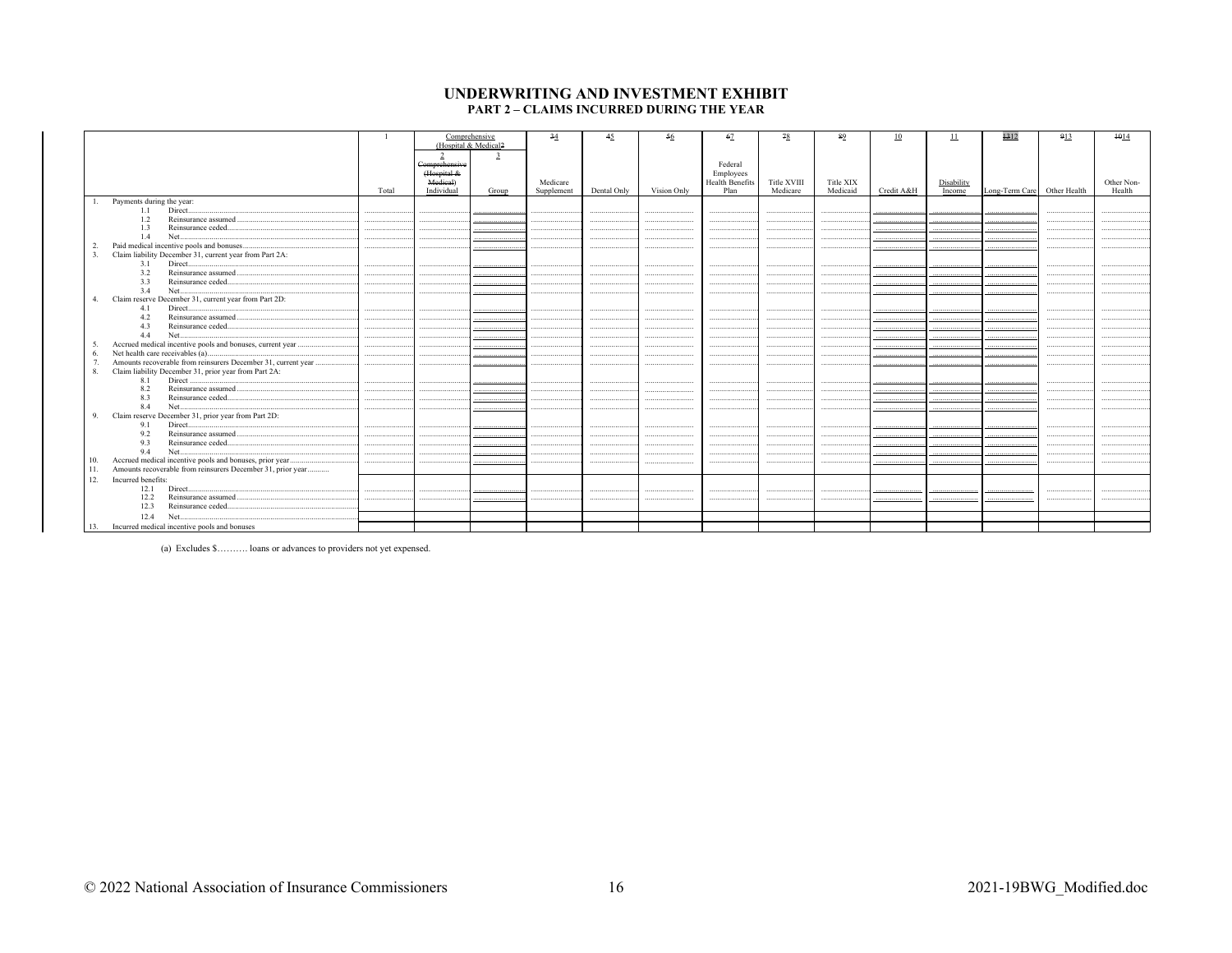#### UNDERWRITING AND INVESTMENT EXHIBIT PART 2A - CLAIMS LIABILITY END OF CURRENT YEAR

|                                                       |       |                  | Comprehensive<br>(Hospital & Medical2 |            | 45          | 56          |               | 78          | 89        |            |            | 12        | 913          | 1014       |
|-------------------------------------------------------|-------|------------------|---------------------------------------|------------|-------------|-------------|---------------|-------------|-----------|------------|------------|-----------|--------------|------------|
|                                                       |       |                  |                                       |            |             |             |               |             |           |            |            |           |              |            |
|                                                       |       | Comprehensive    |                                       |            |             |             | Federal       |             |           |            |            |           |              |            |
|                                                       |       | (Hospital and    |                                       |            |             |             | Employees     |             |           |            |            |           |              |            |
|                                                       |       | <b>Medical</b> ) |                                       | Medicare   |             |             | Health        | Title XVIII | Title XIX |            | Disability | Long-Term |              | Other Non- |
|                                                       | Total | Individual       | Group                                 | Supplement | Dental Only | Vision Only | Benefits Plan | Medicare    | Medicaid  | Credit A&H | Income     | Care      | Other Health | Health     |
| 1. Reported in Process of Adjustment:                 |       |                  |                                       |            |             |             |               |             |           |            |            |           |              |            |
| 1.1                                                   |       |                  |                                       |            |             |             |               |             |           |            |            |           |              |            |
| 1.2                                                   |       |                  |                                       | .          |             | .           | .             |             |           |            |            | .         |              |            |
|                                                       |       |                  |                                       |            |             |             |               |             |           |            |            |           |              |            |
| 1.4                                                   |       |                  |                                       |            |             |             |               |             |           |            |            |           |              |            |
| 2. Incurred but Unreported:                           |       |                  |                                       |            |             |             |               |             |           |            |            |           |              |            |
| 2.1                                                   |       |                  |                                       |            |             |             | .             |             |           |            |            |           |              |            |
| 2.2                                                   |       |                  |                                       |            |             |             |               |             |           |            |            |           |              |            |
| 2.3                                                   |       |                  |                                       |            |             |             |               | .           |           |            |            |           |              |            |
| 2.4                                                   |       |                  |                                       |            |             |             |               |             |           |            |            |           |              |            |
| 3. Amounts Withheld from Paid Claims and Capitations: |       |                  |                                       |            |             |             |               |             |           |            |            |           |              |            |
| 3.1                                                   |       |                  |                                       |            |             |             |               |             |           |            |            |           |              |            |
| 3.2                                                   |       |                  |                                       |            |             |             |               |             |           |            |            |           |              |            |
| 3.3                                                   |       |                  |                                       |            |             |             |               |             |           |            |            |           |              |            |
| 34                                                    |       |                  |                                       |            |             |             |               |             |           |            |            |           |              |            |
| 4. TOTALS:                                            |       |                  |                                       |            |             |             |               |             |           |            |            |           |              |            |
|                                                       |       |                  |                                       |            |             |             |               |             |           |            |            |           |              |            |
|                                                       |       |                  |                                       |            |             |             |               |             |           |            |            |           |              |            |
|                                                       |       |                  |                                       |            |             |             |               |             |           |            |            |           |              |            |
| 4.4 Net                                               |       |                  |                                       |            |             |             |               |             |           |            |            |           |              |            |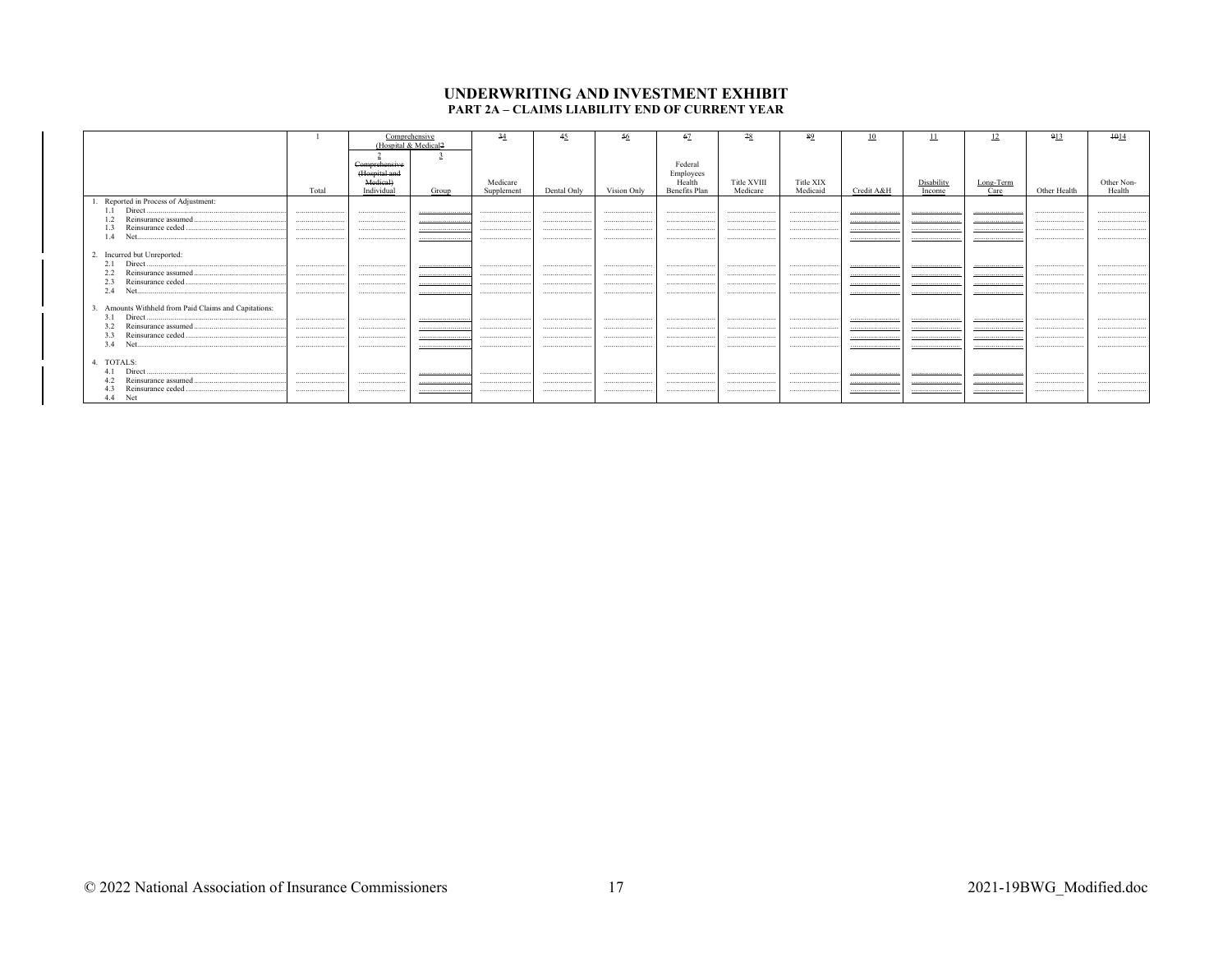#### UNDERWRITING AND INVESTMENT EXHIBIT PART 2B - ANALYSIS OF CLAIMS UNPAID - PRIOR YEAR-NET OF REINSURANCE

|                                                                      |                    | Claims               |                | Claim Reserve and Claim<br>Liability December 31 |                    |                        |
|----------------------------------------------------------------------|--------------------|----------------------|----------------|--------------------------------------------------|--------------------|------------------------|
|                                                                      |                    | Paid During the Year |                | of Current Year                                  |                    |                        |
|                                                                      |                    |                      |                |                                                  |                    | <b>Estimated Claim</b> |
|                                                                      | $_{\rm On}$        | On                   | On             | On                                               | Claims             | Reserve and            |
| Line                                                                 | Claims Incurred    | Claims Incurred      | Claims Unpaid  | Claims Incurred                                  | Incurred in        | Claim Liability        |
| οt                                                                   | Prior to January 1 | During the           | December 31 of | During the                                       | Prior Years        | December 31 of         |
| <b>Business</b>                                                      | of Current Year    | Year                 | Prior Year     | Year                                             | (Columns $1 + 3$ ) | Prior Year             |
|                                                                      |                    |                      |                |                                                  |                    |                        |
|                                                                      |                    |                      |                |                                                  |                    |                        |
| 23.                                                                  |                    |                      |                |                                                  |                    |                        |
| 34                                                                   |                    |                      |                |                                                  |                    |                        |
| 45.                                                                  |                    |                      |                |                                                  |                    |                        |
| 56.                                                                  |                    |                      |                |                                                  |                    |                        |
| 67.                                                                  |                    |                      |                |                                                  |                    |                        |
| 78.                                                                  |                    |                      |                |                                                  |                    |                        |
|                                                                      |                    |                      |                |                                                  |                    |                        |
|                                                                      |                    |                      |                |                                                  |                    |                        |
|                                                                      |                    |                      |                |                                                  |                    |                        |
| 812.<br>913.                                                         |                    |                      |                |                                                  |                    |                        |
|                                                                      |                    |                      |                |                                                  |                    |                        |
|                                                                      |                    |                      |                |                                                  |                    |                        |
| 1216. Medical incentive pools and bonus amounts                      |                    |                      |                |                                                  |                    |                        |
| $\left  \frac{1317}{1317} \right $ Totals (Lines 913-1014+1115+1216) |                    |                      |                |                                                  |                    |                        |
|                                                                      |                    |                      |                |                                                  |                    |                        |

(a) Excludes \$........... loans or advances to providers not yet expensed.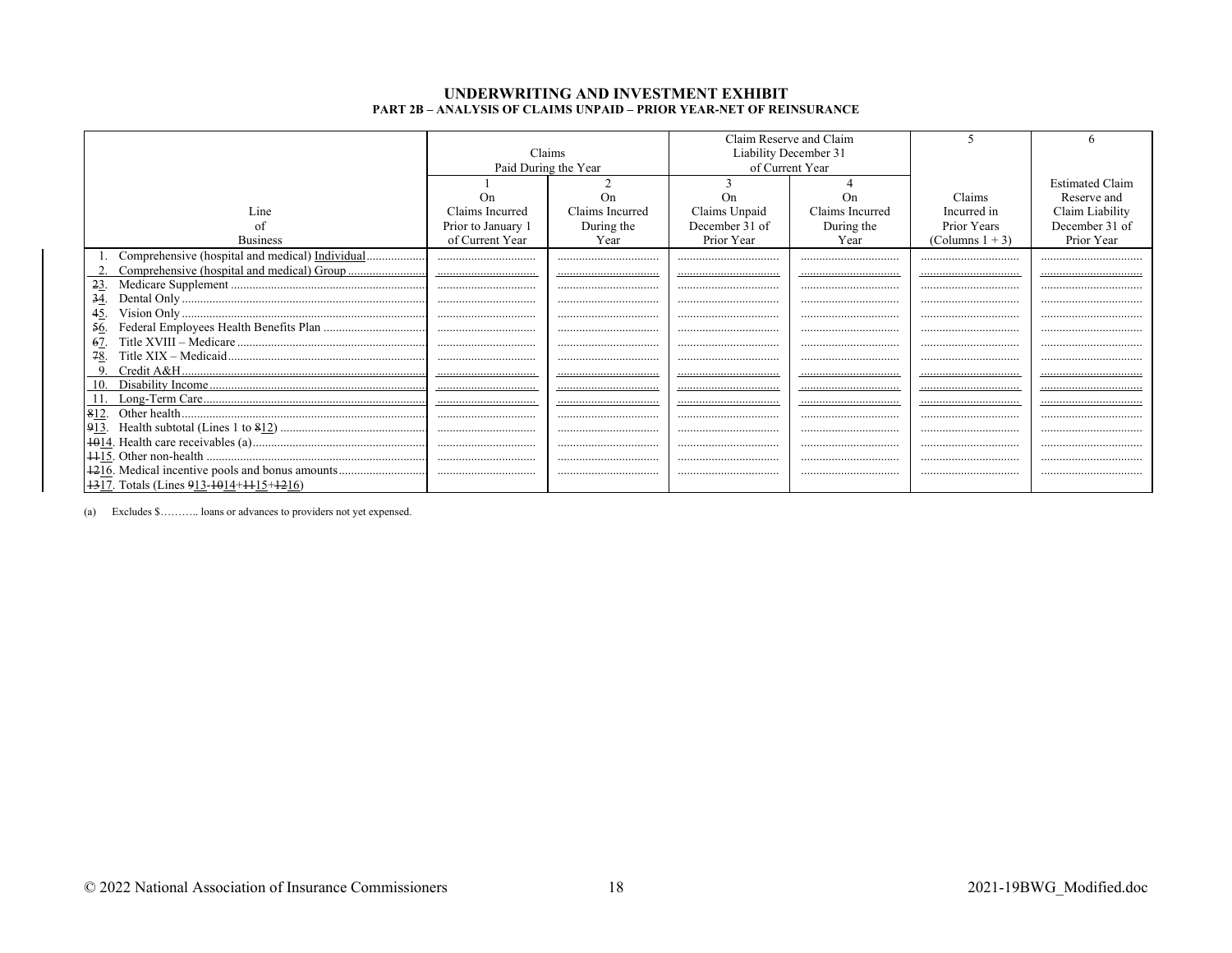#### UNDERWRITING AND INVESTMENT EXHIBIT PART 2D - AGGREGATE RESERVE FOR ACCIDENT AND HEALTH CONTRACTS ONLY

|       |                                                                          |       |                           | Comprehensive | 34                     | 45          | 56          | 67                  | 78                      | 89                    | 10         | -11                  | 12                                                                    | 913   |
|-------|--------------------------------------------------------------------------|-------|---------------------------|---------------|------------------------|-------------|-------------|---------------------|-------------------------|-----------------------|------------|----------------------|-----------------------------------------------------------------------|-------|
|       |                                                                          |       | (Hospital &Medical)2      |               |                        |             |             |                     |                         |                       |            |                      |                                                                       |       |
|       |                                                                          |       |                           |               |                        |             |             |                     |                         |                       |            |                      |                                                                       |       |
|       |                                                                          |       | Comprehensi               |               |                        |             |             | Federal             |                         |                       |            |                      |                                                                       |       |
|       |                                                                          |       | ve (Hospital<br>&Medical) |               |                        |             |             | Employees<br>Health |                         |                       |            |                      |                                                                       |       |
|       |                                                                          | Total | Individual                | Group         | Medicare<br>Supplement | Dental Only | Vision Only | Benefits Plan       | Title XVIII<br>Medicare | Title XIX<br>Medicaid | Credit A&H | Disability<br>Income | $\underbrace{\underline{\hbox{Long-Term}}}_{\underline{\hbox{Care}}}$ | Other |
|       |                                                                          |       |                           |               |                        |             |             |                     |                         |                       |            |                      |                                                                       |       |
|       |                                                                          |       |                           |               |                        |             |             |                     |                         |                       |            |                      |                                                                       |       |
|       | Additional policy reserves (a)<br>Reserve for future contingent benefits |       |                           |               |                        |             |             |                     |                         |                       |            |                      |                                                                       |       |
|       | Reserve for rate credits or experience rating refunds (including         |       |                           |               |                        |             |             |                     |                         |                       |            |                      |                                                                       |       |
|       | \$ for investment income)                                                |       |                           |               |                        |             |             |                     |                         |                       |            |                      |                                                                       |       |
|       |                                                                          |       |                           |               |                        |             |             |                     |                         |                       |            |                      |                                                                       |       |
|       |                                                                          |       |                           |               |                        |             |             |                     |                         |                       |            |                      |                                                                       |       |
|       |                                                                          |       |                           |               |                        |             |             |                     |                         |                       |            |                      |                                                                       |       |
|       |                                                                          |       |                           |               |                        |             |             |                     |                         |                       |            |                      |                                                                       |       |
|       |                                                                          | .     |                           |               |                        |             |             |                     |                         |                       |            |                      |                                                                       |       |
|       | Reserve for future contingent benefits                                   |       |                           |               |                        |             |             |                     |                         |                       |            |                      |                                                                       |       |
|       |                                                                          |       |                           |               |                        |             |             |                     |                         |                       |            |                      |                                                                       |       |
|       |                                                                          |       |                           |               |                        |             |             |                     |                         |                       |            |                      |                                                                       |       |
|       | Reinsurance ceded                                                        |       |                           |               |                        |             |             |                     |                         |                       |            |                      |                                                                       |       |
|       | Totals (Net) (Page 3, Line 7)                                            |       |                           |               |                        |             |             |                     |                         |                       |            |                      |                                                                       |       |
|       | <b>DETAILS OF WRITE-INS</b>                                              |       |                           |               |                        |             |             |                     |                         |                       |            |                      |                                                                       |       |
| 0501. |                                                                          |       |                           |               |                        |             |             |                     |                         |                       |            |                      |                                                                       |       |
| 0502  |                                                                          |       |                           |               |                        |             |             |                     |                         |                       |            |                      |                                                                       |       |
| 0503  |                                                                          |       |                           |               |                        |             |             |                     |                         |                       |            |                      |                                                                       |       |
| 0598. | Summary of remaining write-ins for Line 5 from overflow page             |       |                           |               |                        |             |             |                     |                         |                       |            |                      |                                                                       |       |
| 0599. | Totals (Lines 0501 through 0503 plus 0598) (Line 5 above)                |       |                           |               |                        |             |             |                     |                         |                       |            |                      |                                                                       |       |
| 1101  |                                                                          |       |                           |               |                        |             |             |                     |                         |                       |            |                      |                                                                       |       |
| 1102. |                                                                          |       |                           |               |                        |             |             |                     |                         |                       |            |                      |                                                                       |       |
| 1103. |                                                                          |       |                           |               |                        |             |             |                     |                         |                       |            |                      |                                                                       |       |
| 1198. | Summary of remaining write-ins for Line 11 from                          |       |                           |               |                        |             |             |                     |                         |                       |            |                      |                                                                       |       |
|       | overflow page                                                            |       |                           |               |                        |             |             |                     |                         |                       |            |                      |                                                                       |       |
|       | 1199. Totals (Lines 1101 through 1103 plus 1198) (Line 11 above)         |       |                           |               |                        |             |             |                     |                         |                       |            |                      |                                                                       |       |

 $(a)$ Includes \$................. premium deficiency reserve.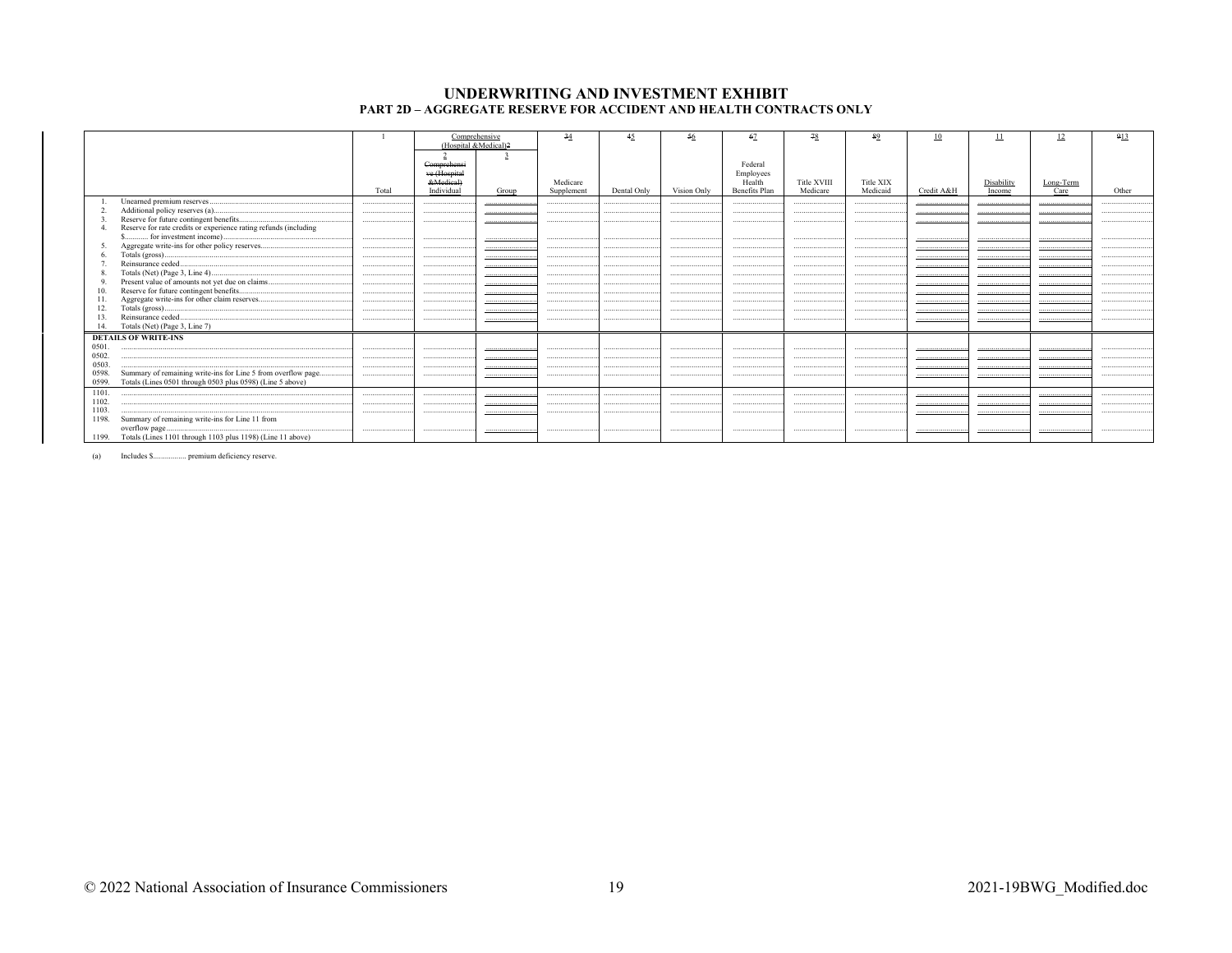Affix Bar Code Above

# **EXHIBIT OF PREMIUMS, ENROLLMENT AND UTILIZATION (a)**

REPORT FOR: 1. CORPORATION  $\qquad \qquad \qquad$  2.

NAIC Company Code

|                                                               |       | Comprehensive<br>(Hospital & Medical) |       |            |               |               |               |             |           | 10         | П          | 12        | 13           | 4014       |
|---------------------------------------------------------------|-------|---------------------------------------|-------|------------|---------------|---------------|---------------|-------------|-----------|------------|------------|-----------|--------------|------------|
|                                                               |       |                                       |       |            |               |               |               |             |           |            |            |           |              |            |
|                                                               |       |                                       |       |            |               |               | Federal       |             |           |            |            |           |              |            |
|                                                               |       |                                       |       |            |               |               | Employees     |             |           |            |            |           |              |            |
|                                                               |       |                                       |       | Medicare   | Dental Vision | Vision Dental | Health        | Title XVIII | Title XIX |            | Disability | Long-Term |              | Other Non- |
|                                                               | Total | Individual                            | Group | Supplement | Only          | Only          | Benefits Plan | Medicare    | Medicaid  | Credit A&H | Income     | Care      | Other Health | Health     |
| Total Members at end of:                                      |       |                                       |       |            |               |               |               |             |           |            |            |           |              |            |
|                                                               |       |                                       |       |            |               |               |               |             |           |            |            |           |              |            |
|                                                               |       |                                       |       |            |               |               |               |             |           |            |            |           |              |            |
|                                                               |       |                                       |       |            |               |               |               |             |           |            |            |           |              |            |
| Current Year                                                  |       |                                       |       |            |               |               |               |             |           |            |            |           |              |            |
| Current Year Member Months                                    |       |                                       |       |            |               |               |               |             |           |            |            |           |              |            |
| <b>Total Member Ambulatory Encounters</b>                     |       |                                       |       |            |               |               |               |             |           |            |            |           |              |            |
| for Year:                                                     |       |                                       |       |            |               |               |               |             |           |            |            |           |              |            |
|                                                               | .     |                                       |       |            |               |               |               |             |           |            |            |           |              |            |
|                                                               |       |                                       |       |            |               |               |               |             |           |            |            |           |              |            |
| Total                                                         |       |                                       |       |            |               |               |               |             |           |            |            |           |              |            |
| Hospital Patient Days Incurred                                |       |                                       |       |            |               |               |               |             |           |            |            |           |              |            |
| Number of Inpatient Admissions                                |       |                                       |       |            |               |               |               |             |           |            |            |           |              |            |
|                                                               |       |                                       |       |            |               |               |               |             |           |            |            |           |              |            |
| Life Premiums Direct                                          |       |                                       |       |            |               |               |               |             |           |            |            |           |              |            |
| Property/Casualty Premiums Written<br>Health Premiums Earned. |       | .                                     |       |            |               |               |               |             |           |            | .          |           |              |            |
| Property/Casualty Premiums Earned                             |       |                                       |       |            |               |               |               |             |           |            |            |           |              |            |
| Amount Paid for Provision of Health Care                      |       |                                       |       |            |               |               |               |             |           |            |            |           |              |            |
| Services                                                      |       |                                       |       |            |               |               |               |             |           |            |            |           |              |            |
| Amount Incurred for Provision of Health Care<br>18.           |       |                                       |       |            |               |               |               |             |           |            |            |           |              |            |
| Services                                                      |       |                                       |       |            |               |               |               |             |           |            |            |           |              |            |

(a) For health business: number of persons insured under PPO managed care products\_\_\_\_ and number of persons insured under indemnity only products\_\_\_\_.

(b) For health premiums written: amount of Medicare Title XVIII exempt from state taxes or fees \$...............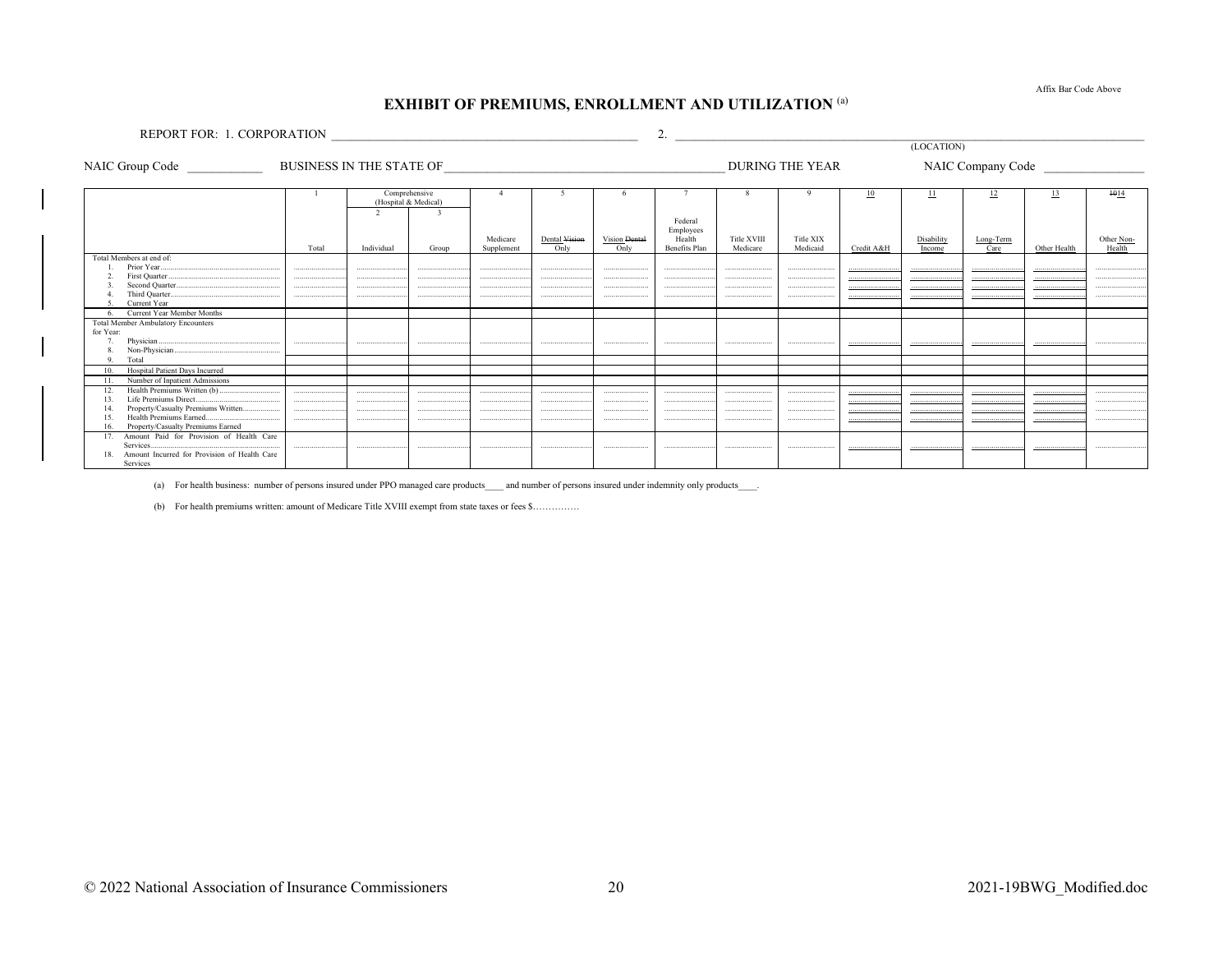## **QUARTERLY STATEMENT BLANK - HEALTH**

# EXHIBIT OF PREMIUMS, ENROLLMENT AND UTILIZATION

|                                                          |       | Comprehensive (Hospital & Medical) |       |            |               |               |                        |             |           | 10         | щ          |           |              | $+014$           |
|----------------------------------------------------------|-------|------------------------------------|-------|------------|---------------|---------------|------------------------|-------------|-----------|------------|------------|-----------|--------------|------------------|
|                                                          |       |                                    |       |            |               |               |                        |             |           |            |            |           |              |                  |
|                                                          |       |                                    |       |            |               |               | Federal                |             |           |            |            |           |              |                  |
|                                                          |       |                                    |       |            |               |               | Employees              |             |           |            |            |           |              |                  |
|                                                          |       |                                    |       | Medicare   | Dental Vision | Vision Dental | <b>Health Benefits</b> | Title XVIII | Title XIX |            | Disability | Long-Term |              |                  |
|                                                          | Total | Individual                         | Group | Supplement | Only          | Only          | Plan                   | Medicare    | Medicaid  | Credit A&H | Income     | Care      | Other Health | Other Non-Health |
| Total Members at end of:                                 |       |                                    |       |            |               |               |                        |             |           |            |            |           |              |                  |
|                                                          |       |                                    |       |            |               |               |                        |             |           |            |            |           |              |                  |
|                                                          |       |                                    |       |            |               |               |                        |             |           |            |            |           |              |                  |
|                                                          |       |                                    |       |            |               |               |                        |             |           |            |            |           |              |                  |
|                                                          |       |                                    |       |            |               |               |                        |             |           |            |            |           |              |                  |
|                                                          |       |                                    |       |            |               |               |                        |             |           |            |            |           |              |                  |
| Current Year                                             |       |                                    |       |            |               |               |                        |             |           |            |            |           |              |                  |
| Current Year Member Months                               |       |                                    |       |            |               |               |                        |             |           |            |            |           |              |                  |
| Total Member Ambulatory Encounters for Period:           |       |                                    |       |            |               |               |                        |             |           |            |            |           |              |                  |
|                                                          | .     |                                    |       |            |               |               |                        |             |           |            |            |           |              |                  |
|                                                          |       |                                    |       |            |               |               |                        |             |           |            |            |           |              |                  |
| Total<br>9.                                              |       |                                    |       |            |               |               |                        |             |           |            |            |           |              |                  |
| 10. Hospital Patient Days Incurred                       |       |                                    |       |            |               |               |                        |             |           |            |            |           |              |                  |
| 11. Number of Inpatient Admissions                       |       |                                    |       |            |               |               |                        |             |           |            |            |           |              |                  |
|                                                          |       |                                    |       |            |               |               |                        |             |           |            |            |           |              |                  |
|                                                          |       |                                    |       |            |               |               |                        |             |           |            | .          |           |              |                  |
| Life Premiums Direct.<br>13.                             |       |                                    |       |            |               |               |                        |             |           |            |            |           |              |                  |
| Property/Casualty Premiums Written                       |       |                                    |       |            |               |               |                        |             | .         |            |            |           |              |                  |
| Health Premiums Earned.<br>15.                           |       |                                    |       |            |               |               |                        |             |           |            |            |           |              |                  |
| 16. Property/Casualty Premiums Earned                    |       |                                    |       |            |               |               |                        |             |           |            |            |           |              |                  |
| Amount Paid for Provision of Health Care Services<br>17. |       |                                    |       |            |               |               |                        |             |           |            |            |           |              |                  |
| Amount Incurred for Provision of Health Care<br>18.      |       |                                    |       |            |               |               |                        |             |           |            |            |           |              |                  |
| Services                                                 |       |                                    |       |            |               |               |                        |             |           |            |            |           |              |                  |

(a) For health premiums written: amount of Medicare Title XVIII exempt from state taxes or fees \$...........